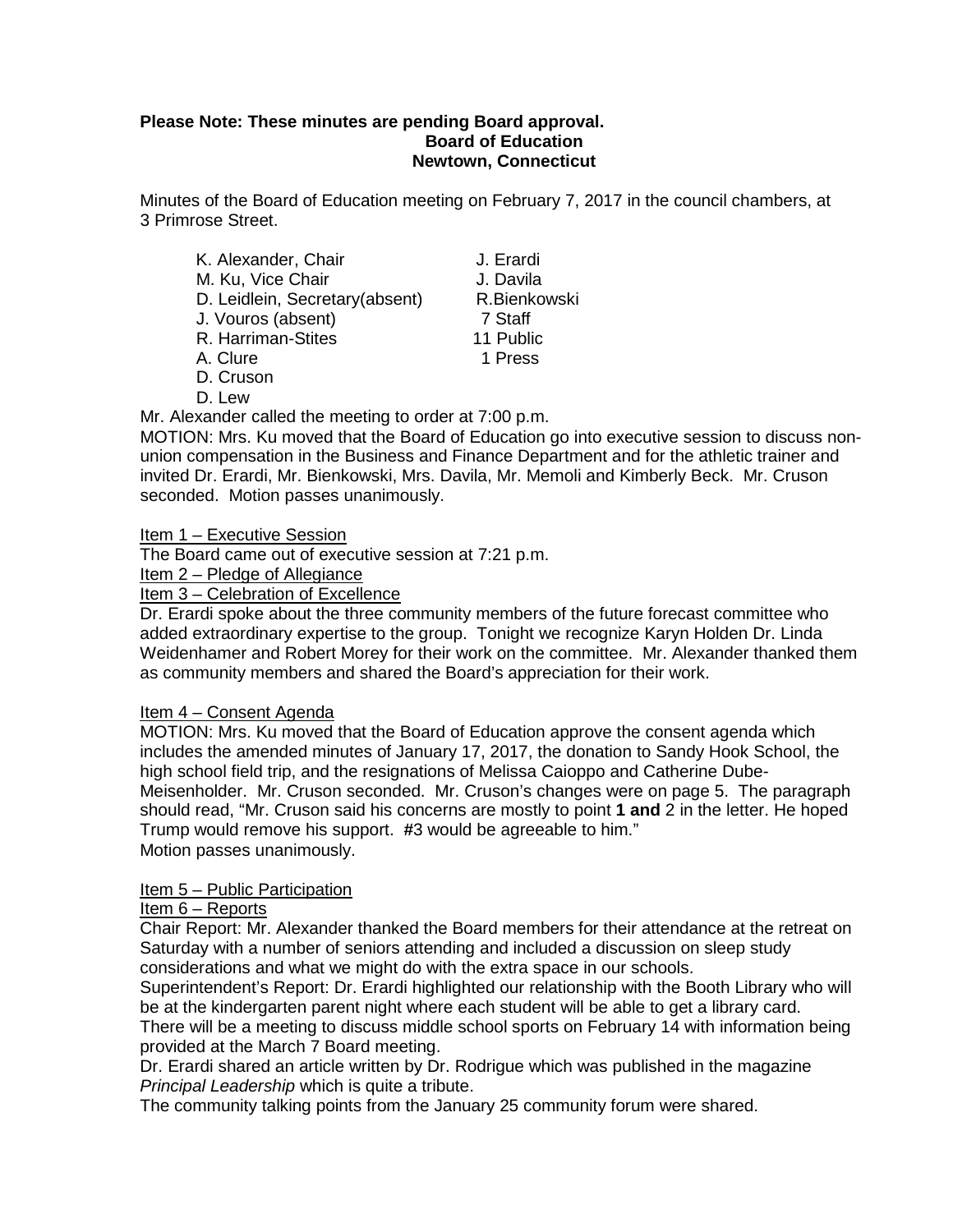Board of Education **Francisco Contract Contract Contract Contract Contract Contract Contract Contract Contract Contract Contract Contract Contract Contract Contract Contract Contract Contract Contract Contract Contract Con** 

The February 23 forum will be facilitated by Deborah Petersen and dedicated to the process of a PPT.

February 13 the Board of Education will co-present their budget with the Board of Selectman to the Board of Finance. A more detailed presentation will take place February 23.

#### Committee Reports:

Mrs. Ku said the Policy Committee reviewed fundraising, absenteeism, truancy and more student based policies. We finished the 3000 series. The Curriculum and Instruction Committee discussed the Acting 2 pilot program, transitions from  $8<sup>th</sup>$  grade to the high school, and the K-12 foreign language curriculum. Nurses negotiations will also be starting shortly.

Mr. Clure said he and Mr. Cruson met with Mrs. Amodeo at Head O'Meadow regarding cell phone coverage and also discussed service at Reed Intermediate School. He wants parents to know they are working on improving the service.

Mr. Cruson attended the Head O'Meaow PTA meeting where Dr. Erardi discussed the budget. Mrs. Harriman-Stites attended the Hawley PTA meeting where the budget was discussed.

#### Student Representatives:

Dylan Lew:  $8<sup>th</sup>$  grade students and parents attended orientation last night which provided a great introduction to the high school.

Simran Chand: Boy's ice hockey held a benefit for the Wounded Warriors, boys' basketball honored seniors, the debate team will attend a competition at Harvard, a blood drive was held, the Snowball Dance would be held this Friday.

Dylan: Families in Newtown had an event where Valentine's Day cards were made for the military. The National Honor Society had election of officers for next year.

Simran: Regarding the aftermath of the presidential election, there has been much discussion in the school which translates to political contention between students. Teachers have attempted to encourage students to argue the ideas and not the people presenting the ideas. Dylan: Government and social science classes encouraged students to express what their views were without being self-conscious.

Dr. Erardi said that the last part of their report was thoughtful and spot-on and hopes adults model that behavior.

Mrs. Ku said that CABE recently had a retreat for members and had an anti-defamation league speak about opening boards up to these conversations.

#### Item 7 – Old Business

High School Auditorium Project Update:

Dr. Erardi thanked Mr. Faiella and Ms. Hiscavich for covering the Public Building & Site Commission meeting.

Mr. Faiella said the GMP was accepted and Ms. Hoerauf would be working on contracts this week. Construction should start February 23. There is no updated schedule yet. Ms. Hoerauf will provide that information and he is hopeful that we will remain on track.

Dr. Erardi said the reason for the delay was because PB&S had to cancel their last two meetings due to weather.

Mr. Faiella explained GMP, Gross Maximum Pricing, which is accepting the money we expected.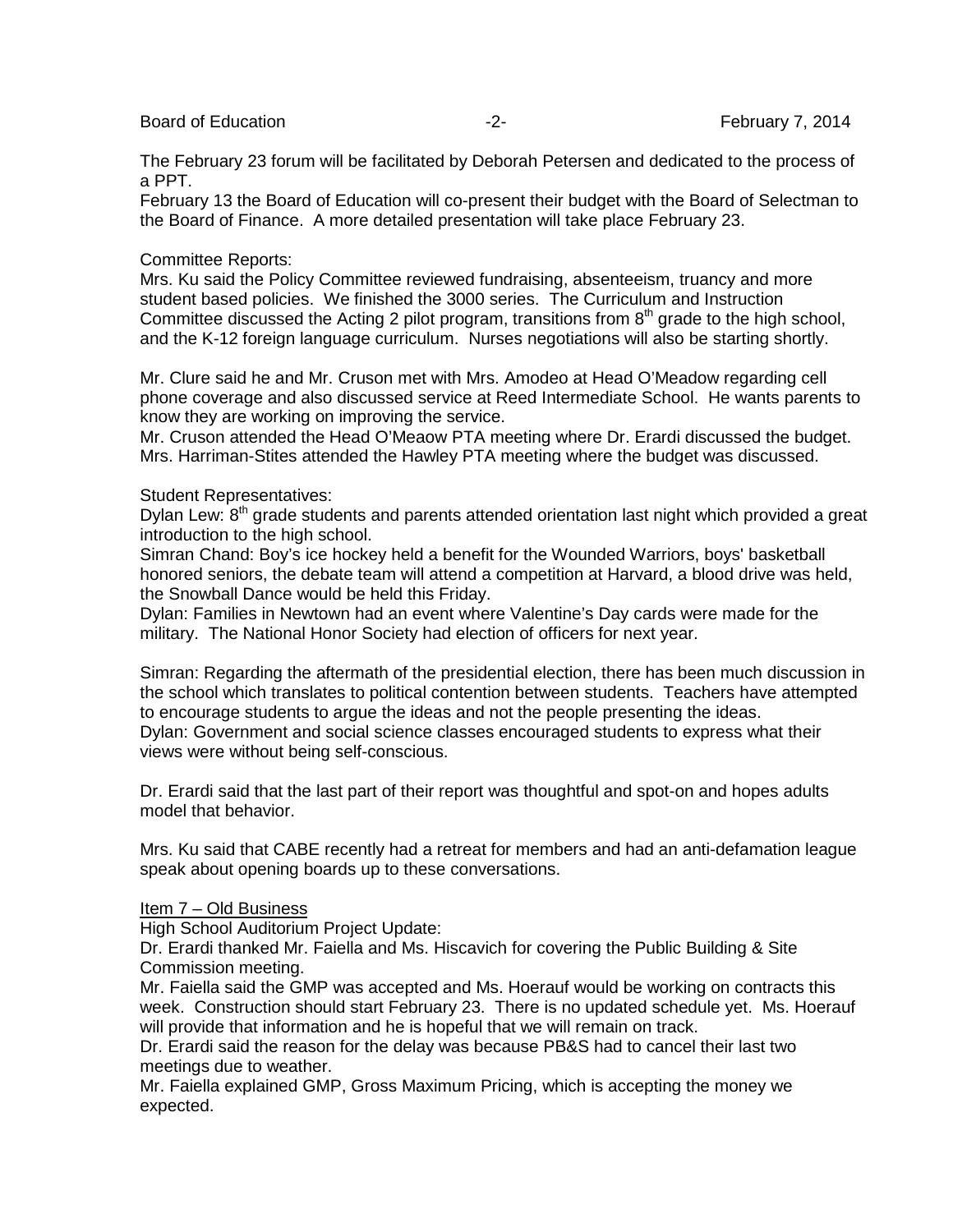Board of Education **-3-** February 7, 2017

Mr. Alexander asked the impact to students once the construction starts.

Ms. Hiscavich said we were able to move classes and made an adaption to one of our drama classes.

Mr. Faiella doesn't foresee any problems with physical noise.

Mr. Clure asked if anyone came forward to request any of the seats.

Ms. Hiscavich said she was uncomfortable doing that because they are so old and someone could get hurt using them.

Mr. Alexander asked about purchasing extra equipment.

Mr. Bienkowski said we would make a request to the Board of Finance for funds and they will forward it to the Legislative Council. July 1 the finance office will release funds for that. We should get prices in May or June so we can put things in motion.

Mrs. Harriman-Stites requested that for the next update to have those directly involved in managing the project attend the meeting.

Dr. Erardi would have one or both attend.

MOTION: Mr. Clure moved that the Board of Education approve the College Math Options course and the Algebra 1 Foundations 1 and 2 course. Mr. Cruson seconded. Mrs. Davila spoke about both courses.

Mr. Clure referred to the algebra course and asked how the teachers knew where the students from Reed and the middle school were as far as being ready to take the course.

Dr. Erardi said the actual placement to math going to  $7<sup>th</sup>$  grade is done by the middle school after looking at assessment data.

Lauren Dominick, math department chair, said it will be based off middle school teacher recommendations.

Mr. Clure feels it's helpful for the high school teachers to know about each student. Ms. Dominick said the high school has been meeting with middle school teachers. Dr. Rodrigue said the high school has two freshman counselors that only work with freshman. The counselors talk to parents also. The academic officers go to the middle school to recommend students who need specialized placements. Motion passes unanimously.

2017-2018 and 2018-2019 School Calendars:

MOTION: Mrs. Ku moved that the Board of Education adopt the 2017-2018 and 2018-2019 school calendars. Mr. Cruson seconded.

Mr. Clure asked what the decision process was behind deciding whether there would be a delayed opening or an early dismissal for professional development.

Dr. Erardi said we shared the parents perspective with Mr. Kuroski and the opinion was split down the middle. Mrs. Davila spent a significant amount of time to find dates that work for professional development and conferences. This is the best final standing recommendation around conferences and professional development which has been well received.

Mr. Clure surveyed 11 school districts in the area and 10 of them have Columbus Day off. He likes the Veteran's Day programs in the school but wanted to incorporate Columbus Day to use as a teaching tool.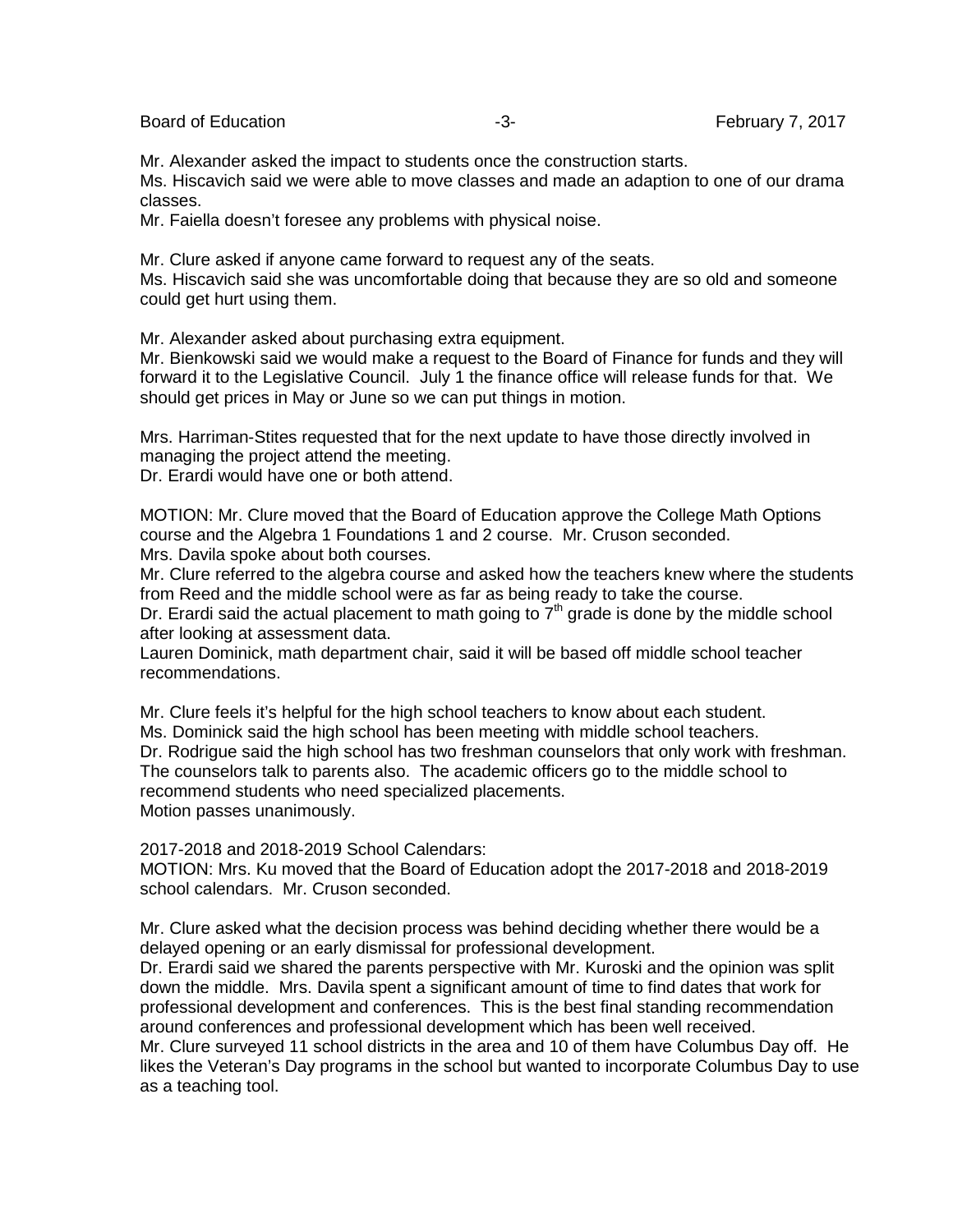Board of Education **Francisco Community** 2017 **February 7, 2017** 

Dr. Erardi said the issue is around weather with the conversation centering on how to get us out early in June due to the heat in the schools. Veteran's Day is a celebration of the veterans in our schools. He agrees that if we go to school we offer opportunities for students that day. If it's a difficult winter we have to worry about how long we go in June.

Mr. Cruson said years ago other districts also dropped Columbus Day. He can see a good reason for adding it back.

Mrs. Ku said it was a Federal and State holiday with Newtown offices closed. She is not in favor of making it a holiday because there is a huge value having students in school and learning what role Columbus played. Most businesses are open and working parents don't have it off so it puts them in a bind.

Mrs. Harriman-Stites said if we keep it as a school day there should be teaching and learning about Columbus.

Mr. Cruson agreed there should be instruction about Columbus if we are off or have school.

Mr. Alexander said the decision to have school on Veteran's Day is a win-win and a day of learning for the students. He prefers to keep the day and the administration work the curriculum around that day.

MOTION: Mr. Clure moved to amend the motion to add Columbus Day and rename it Discovery Day. Mr. Cruson seconded.

Mr. Alexander said a day in school with more education is better and felt the administration could make it more educational.

Vote: 2 ayes, 3 nays (Mr. Alexander, Mrs. Ku, Mrs. Harriman-Stites) Motion fails.

Mrs. Harriman-Stites referred to a parent email to move the two-hour delayed opening on the Monday after the Superbowl.

Mr. Cruson would rather see more full-day professional development.

Mrs. Ku said our purpose is to educate children and teachers still need to have professional development. That change goes against what we should be doing.

Dr. Erardi was not sure if it's a reoccurring date and was not comfortable moving our calendar around sporting events.

Mr. Alexander agreed.

Mr. Clure asked why we did a two-year calendar.

Dr. Erardi said it's a courtesy to parents and helpful in planning vacations. A great many districts have two-year calendars. It's important to lock in start dates.

Mr. Clure said he would move the April break because it's the most expensive week to travel. Dr. Erardi said there were issues around surrounding districts when the weeks were not the same. The break is now aligned regionally which locks us in. The same dates are also around President's Day.

Motion passes unanimously.

MOTION: Mrs. Ku moved that the Board of Education approve the amended minutes of February 1, 2017. Mr. Cruson seconded. Mrs. Harriman-Stites amendment is on page 4, third paragraph. The word "not" was added for the sentence to read "Mrs. Harriman-Stites said the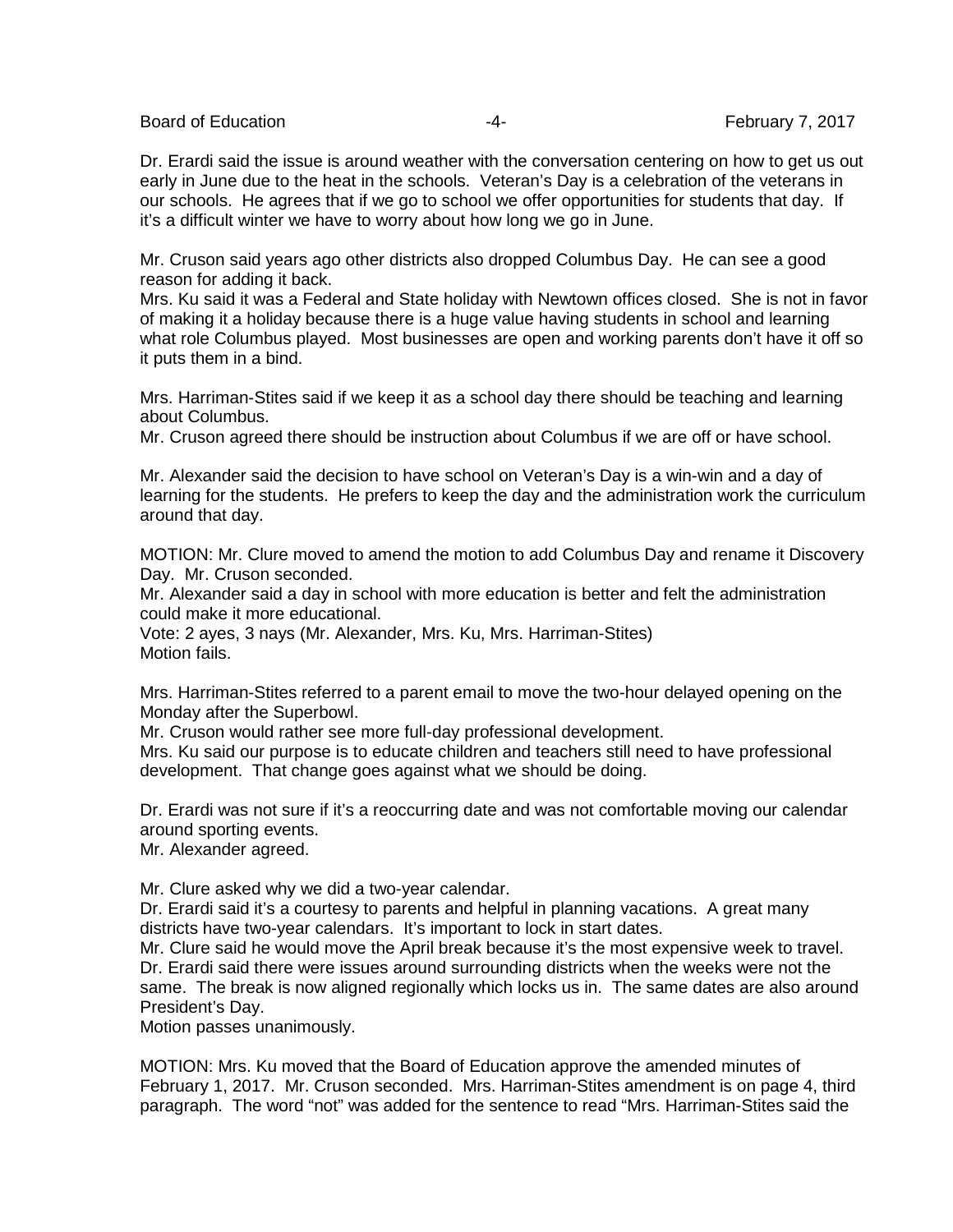Board of Education **Franchise Contract Contract Contract Contract Contract Contract Contract Contract Contract Contract Contract Contract Contract Contract Contract Contract Contract Contract Contract Contract Contract Con** 

letter is **not** meant to protect the 26 families." Mr. Cruson's amendments are on page four, second paragraph which should read "Mr. Cruson agrees to standing up to the bullying but the way the letter is worded he feels we will **not be the ones taking** the brunt of what may happen and is concerned it will hurt the families. **Additionally,** should begin the second sentence. Motion passes unanimously.

MOTION: Mrs. Ku moved that the Board of Education approve the minutes of February 2, 2017. Mr. Cruson seconded. Motion passes unanimously.

MOTION: Mrs. Ku moved that the Board of Education approve the minutes of February 4, 2017. Mr. Cruson seconded. Mr. Clure appreciated everyone who attended this meeting. Motion passes unanimously.

Item 8 – New Business

Course Pilot: Acting 2

Mrs. Davila said this course was proposed because students have made requests to go beyond the Acting 1 course.

Ms. Hiscavich referred to the students who attend the arts magnet school. Some have taken our courses but they don't have time to be in our musicals.

Dr. Rodrigue said it's been limited at the high school so we have more students that want to go to the magnet school.

Mr. Alexander asked the budget behind this as a course.

Ms. Hiscavich said there was no additional cost.

Mr. Alexander questioned if we have staff coverage.

Ms. Hiscavich said we have to see what the numbers are but hoped it would work in

Ms. Gabriel's schedule.

Dr. Erardi said the course is coming forward with no additional staffing. There will be students who may not have the opportunity to take both. For the following school year we may have to make a staff recommendation.

Item 9 – Public Participation

MOTION: Mr. Clure moved to adjourn the meeting. Mr. Cruson seconded. Motion passes unanimously.

 $\frac{1}{\sqrt{2}}$  ,  $\frac{1}{\sqrt{2}}$  ,  $\frac{1}{\sqrt{2}}$  ,  $\frac{1}{\sqrt{2}}$  ,  $\frac{1}{\sqrt{2}}$  ,  $\frac{1}{\sqrt{2}}$  ,  $\frac{1}{\sqrt{2}}$  ,  $\frac{1}{\sqrt{2}}$  ,  $\frac{1}{\sqrt{2}}$  ,  $\frac{1}{\sqrt{2}}$  ,  $\frac{1}{\sqrt{2}}$  ,  $\frac{1}{\sqrt{2}}$  ,  $\frac{1}{\sqrt{2}}$  ,  $\frac{1}{\sqrt{2}}$  ,  $\frac{1}{\sqrt{2}}$ 

Item 10 – Adjournment The meeting adjourned at 9:32 p.m.

Respectfully submitted:

 Keith Alexander in the contract of the contract of the contract of the contract of the contract of the contract of the contract of the contract of the contract of the contract of the contract of the contract of the contract of the contrac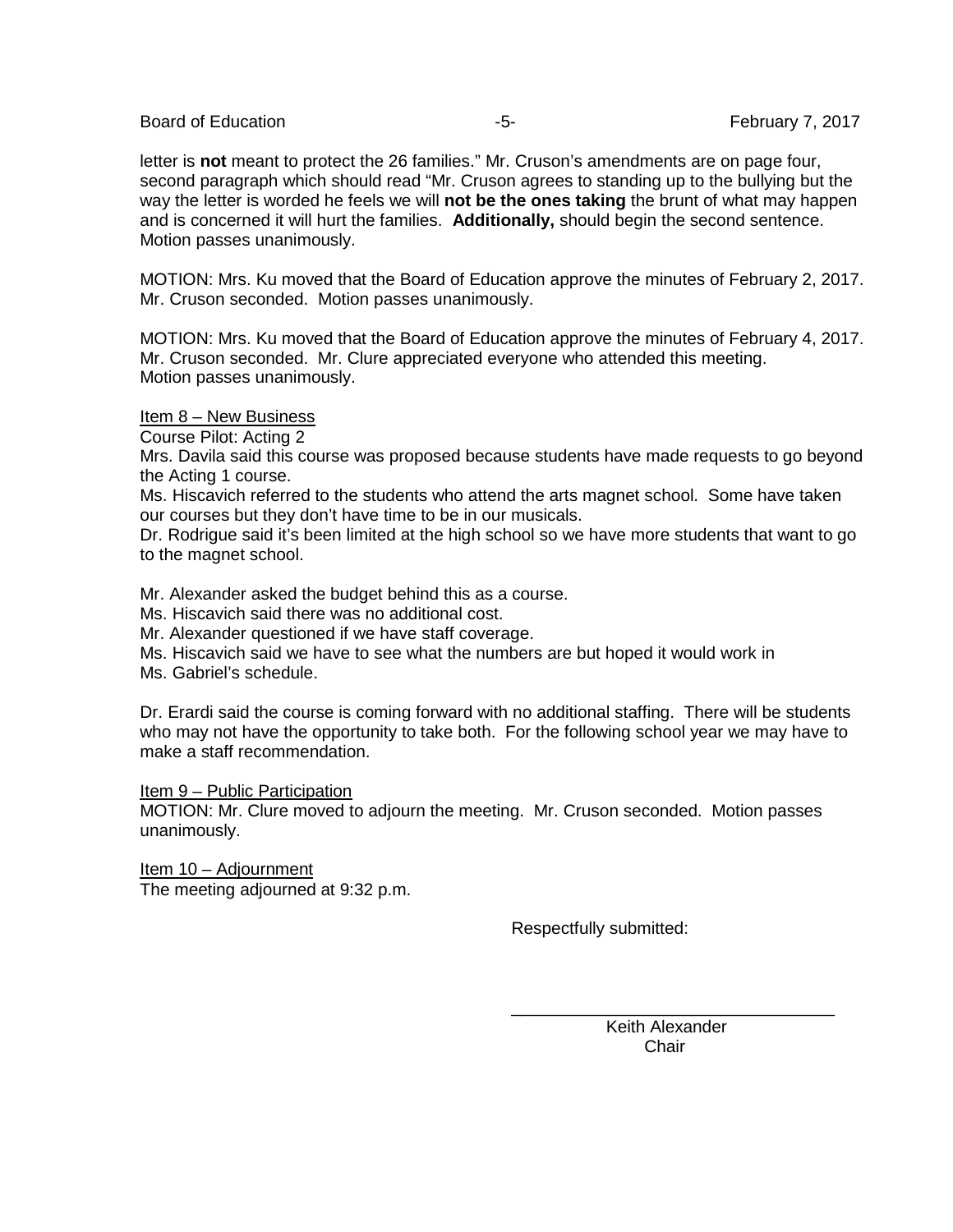12 Dickinson Drive Sandy Hook, CT 06482 (203) 426-7657

# **Sandy Hook School**



| To:   | Kathy June  |
|-------|-------------|
| From: | Erin Ardino |
| CC:   |             |
|       |             |

Date: January 30, 2017

Re: Donation

Kathy-

Enclosed please find a letter and a \$15 donation from Kathleen Zorn.

With the Board's approval, we would like this check deposited into the SHS Gift Account.

Thank you.

Erin

| KATHLEEN ZORN 08-14         | 65-272/550                    | 497              |
|-----------------------------|-------------------------------|------------------|
| 123 SACRED HEART LANE       |                               |                  |
| REISTERSTOWN, MD 21136      | DATE<br><b>PWP</b>            |                  |
| PAY TO                      | \$15,00<br><i>Blem</i>        |                  |
| THE ORD                     | <b>DOLLARS</b>                | Heat<br>Reactive |
|                             | "PRIME OF YOUR LIFE" CHECKING |                  |
| Fowblesburg, Maryland 21155 |                               |                  |
|                             |                               | MP               |
| MEMONUM.                    |                               |                  |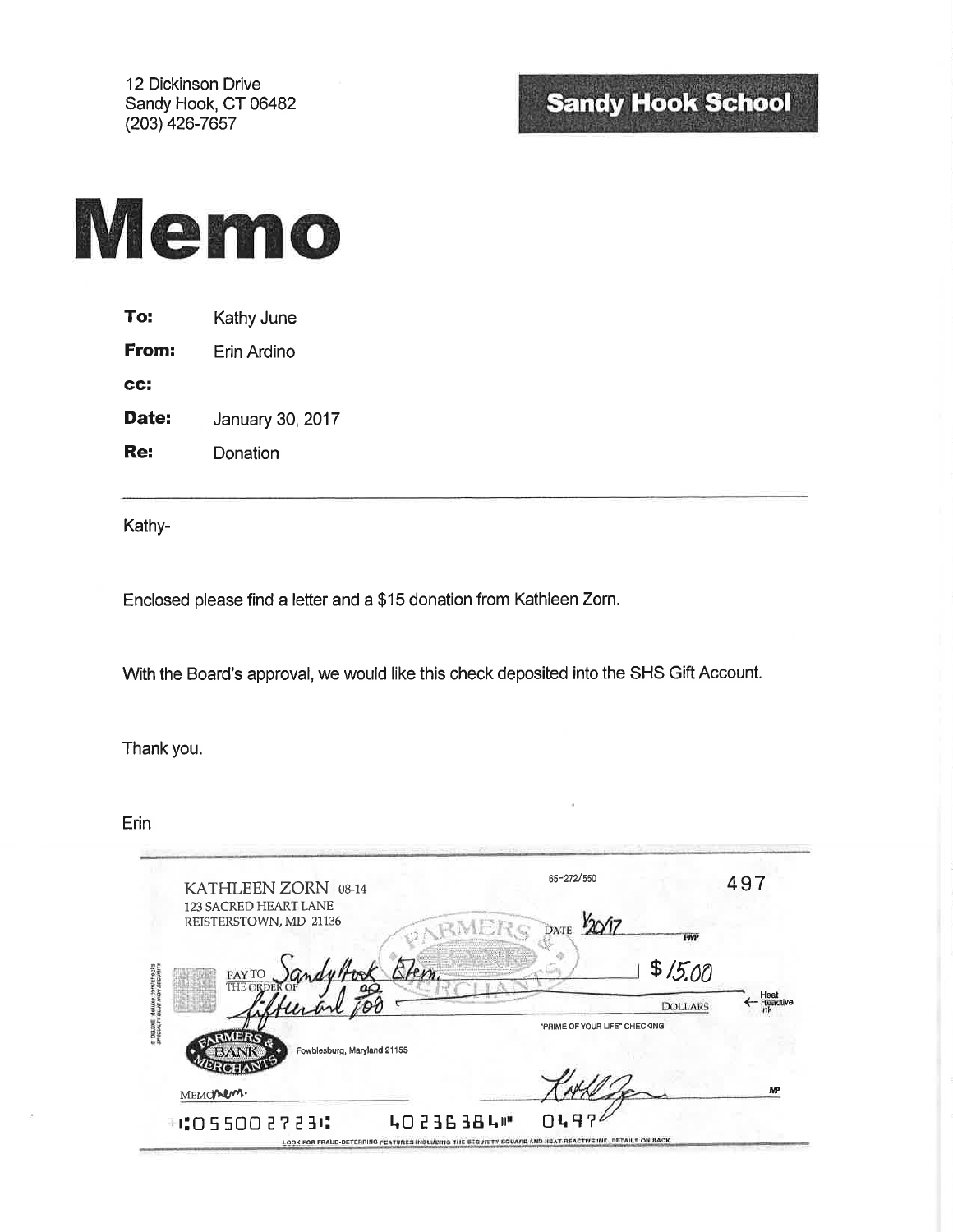| l-Star Transportation<br>Principal Approval:<br>31 Pecks Lane<br>Newtown, CT 06470<br>(203) 304 - 9778<br>Fax: (203) 304 - 9776<br>VO BUS NEEDED                                                                                                                   |
|--------------------------------------------------------------------------------------------------------------------------------------------------------------------------------------------------------------------------------------------------------------------|
| <b>CHARTER BUS REQUEST</b>                                                                                                                                                                                                                                         |
| Person requesting: JILL MARAK School: NHS                                                                                                                                                                                                                          |
|                                                                                                                                                                                                                                                                    |
| Class: Orchestra Date of trip: May 11-12<br>Pickup time: 2:30 AM/PM Destination: Hershey PA                                                                                                                                                                        |
| Address of destination: <i>Harria burg</i> PA                                                                                                                                                                                                                      |
| Leave time from destination: $5.00$ AM (PM) Snow/Rain date:                                                                                                                                                                                                        |
| Teacher in charge of trip: $\overline{U_1 L L}$ $MARAK$                                                                                                                                                                                                            |
| No. students: $\overline{43}$ No. staff: $\overline{\mathscr{A}}$ No. parents (if applicable): $\overline{\mathbb{S}}$                                                                                                                                             |
| Do any students have special needs for transportation?<br>Yes $\sqrt{ }$                                                                                                                                                                                           |
| If yes, what is required? (wheel chair, harness, etc):                                                                                                                                                                                                             |
| if multiple students have special needs requirements, please list:                                                                                                                                                                                                 |
|                                                                                                                                                                                                                                                                    |
| Party responsible for payment:                                                                                                                                                                                                                                     |
| Contact person: JILL<br>MARAK<br>Phone No.: 202-218-5710                                                                                                                                                                                                           |
| If additional space required for listing, please include separate page                                                                                                                                                                                             |
| ⋗<br>A minimum of two weeks is needed to place a reservation. Please understand that availability of a<br>date decreases the later you walt.<br>Average capacity is 50 students per bus. Capacity decreases for older students and adult-sized<br>⋗<br>passengers. |

1

- $\blacktriangleright$ Students with special needs requirements (wheel chair, hamess) will require a Type II bus as fullsize buses cannot accommodate.
- $\blacktriangleright$ If trip is being paid through a grant, school is still responsible for payment for service.
- Please fax this request with all completed information. A confirmation will be faxed back to you  $\blacktriangleright$ with all costs.
- $\blacktriangleright$ We reserve the right to have buses back in town for school dismissal schedule.
- $\blacktriangle$ Cancellation or postponement of a reserved trip requires a minimum of two hours' notice on a school day; one day prior if a weekend trip. Failure to notify may incur a cost for time bus ran.

OVERNIGHT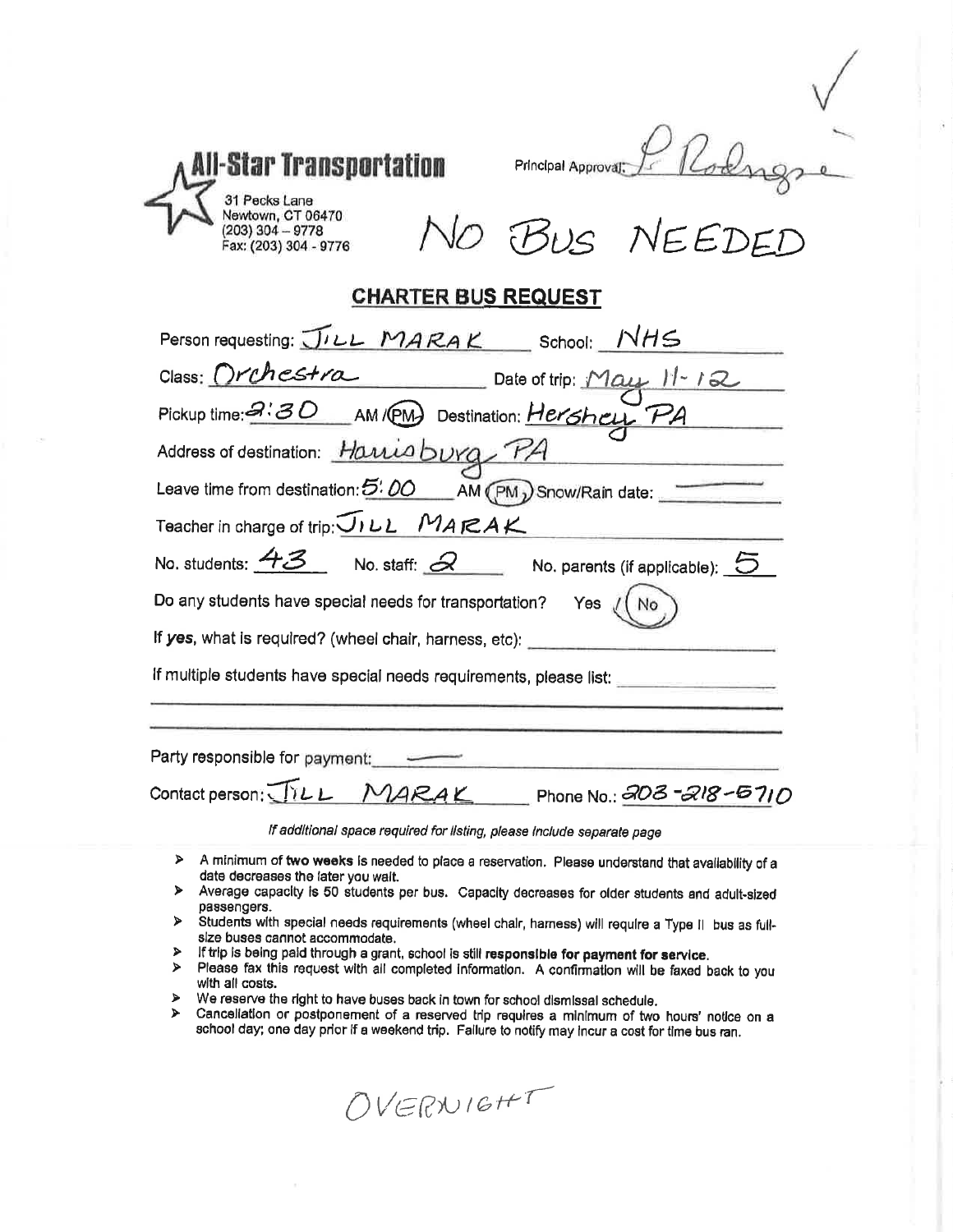21 Corona Drive Milford, CT 06460 January 19, 2017

Dr. Joseph Erardi **Newtown Public Schools** 3 Primrose Street Newtown, CT 06470

Dear Dr. Erardi

It is with a very heavy heart that I am writing this letter. I have spent 15 years building my career and making many friends here at Newtown High School. I have decided to accept a position with Foran High School in Milford and have agonized over this decision. I am not leaving Newtown because I am unhappy by any means. This is about my family and my commitment to students. Being so close to home I can be more involved with the students outside of school which is what I want to do. I will miss so much about NHS and the amazing colleagues I have had throughout my years here.

Everyone at Newtown High School has been so supportive through the good and bad times in my life. 1 have been given many opportunities to grow here and I will take all that I have learned to my new school and begin a new chapter in my life. I know I will not be leaving immediately but I do need to let Foran High School know when I will be available to begin.

Sincerely

Jelissa Cacioppo

Melissa Cacioppo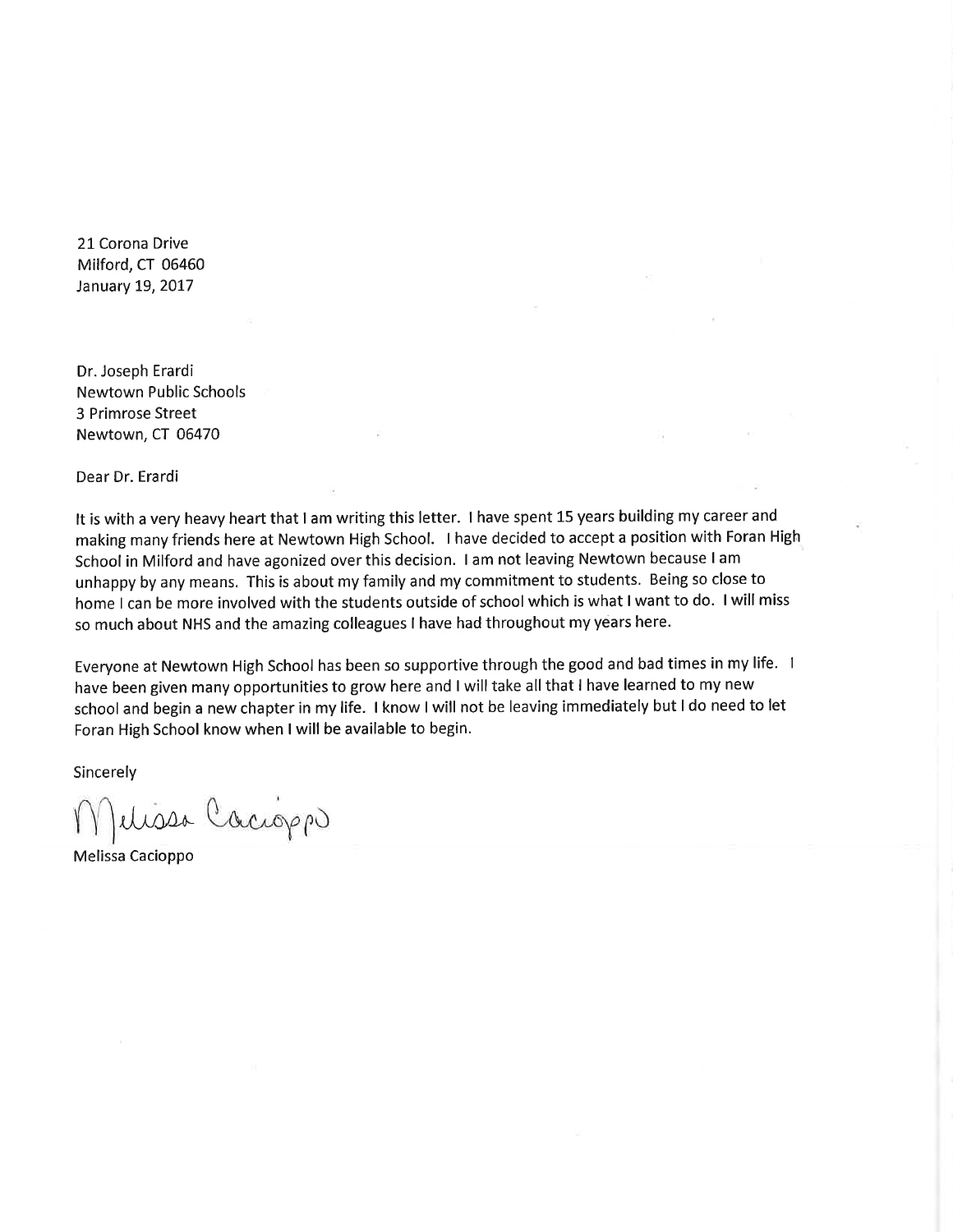**Chris Geissler** Middle Gate Elementary School Principal

Newtown Public School District 7 Cold Spring Road Newtown, Connecticut 06470

January 25, 2017

Dear Chris Geissler,

I am honored to be working for the Newtown Public School District. I have learned a great deal during my time here at Middle Gate and I am grateful for the opportunities that I have been given. However, this letter is to inform you that I have accepted a new position at a private school and that I will be resigning from my position as a Special Education Teacher here at Middle Gate. I believe that this decision is necessary for my personal and professional development. As the private school is a 220 day school, I ask you to waive my contract with Newtown and that my last day be February 8<sup>th</sup>, 2017.

During my last two weeks, I will do what is necessary to help in any transitions to fill my position. Please let me know how I can be more helpful in this process.

The District of Newtown will continue to hold a special place in my heart. I will value my time here with high regard and pray for the administration, teachers, and students.

Sincerely,

ne CE

Catherine L. Dube-Meisenholder ME. Special Education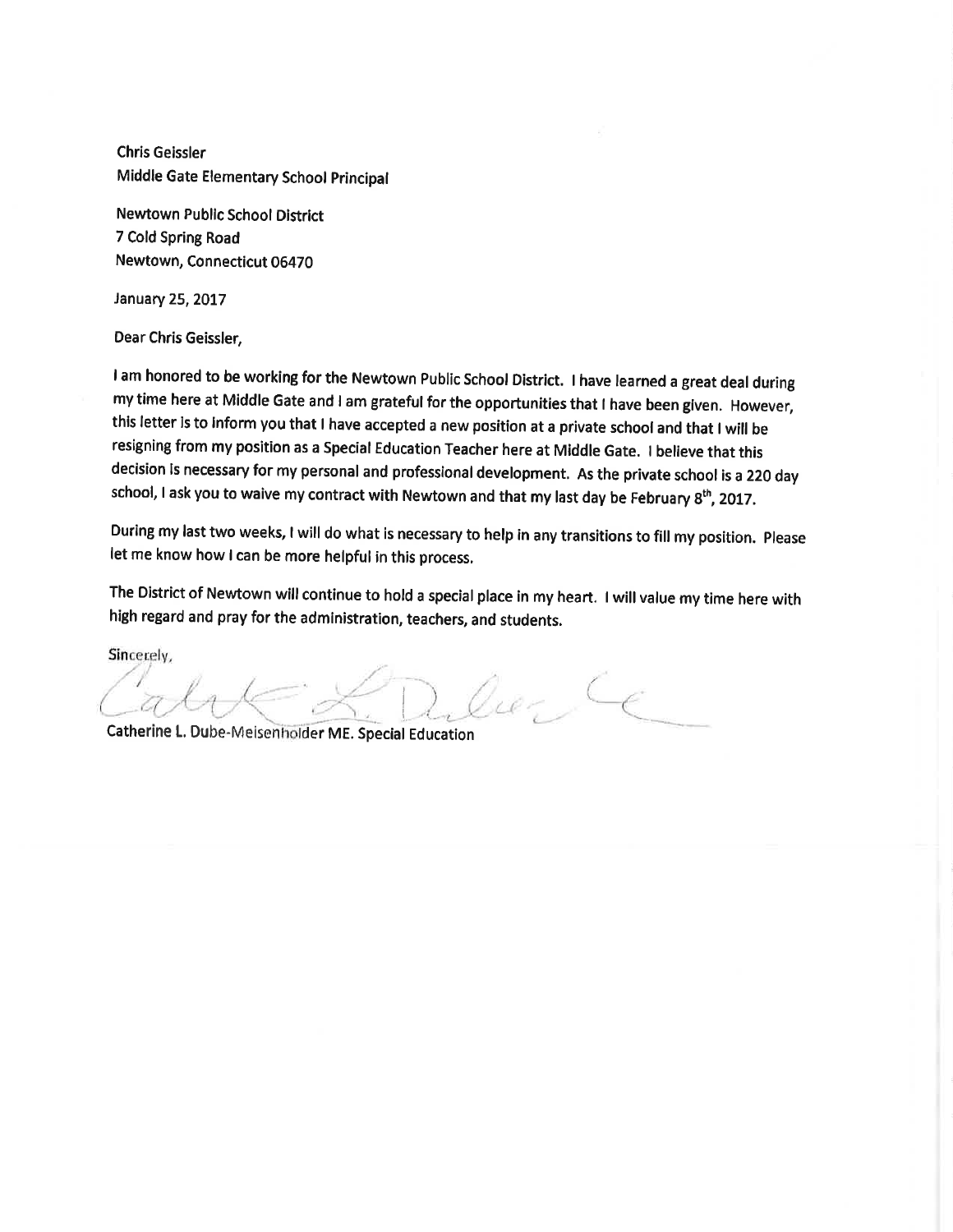## NEW PROGRAM/PILOT and RESEARCH PROJECT APPLICATION Newtown Public Schools ALL new programs/pilots and research projects MUST be approved by the Newtown BOE.

#### What will the program/pilot or research project be called?

**College Math Topics** 

## Give a brief description of the program/pilot or research project:

This course would replace the current Intermediate Algebra class. Topics will include, linear expressions, linear equations, systems of equations, graph analysis, problem solving, data analysis, quadratic and exponential functions. Time will also be spent on financial and math applications of the real world. This course will be offered for students who leave Algebra 2 and would like an alternate course to Pre-calculus or CPA Statistics. Problem solving techniques relating algebra to real world applications and standardized test preparation would be incorporated throughout the course.

## **PLANNING** Please answer the following questions:

#### What is the documented need for the program/pilot or research project?  $1.$

This course would replace the Intermediate Algebra Class. The students who are currently enrolled in the Intermediate Algebra Class were enrolled on the promise of potential college credit. This college credit is no longer offered to students. This College Math Topics Class would be offered in place of the Intermediate Algebra Class as a more useful course for the students. It would open up opportunities for students to form a broader perspective of mathematical concepts that will both engage students as well as provide them with a wider overview of essential topics they can use in the real world.

#### What research is available about the effectiveness of this program/pilot  $2.$ or research project?

This course would be offered as an alternative class for students who have taken Algebra 1, Algebra 2, and Geometry, but have not shown a desire to continue with Pre-calculus or Statistics. Currently, more and more students are taking four years of math.

In 2010-2011, just seven years ago, of the 400 graduating seniors, 297 of these students took four years of math (74.25%).

This current school year, 2016-2017, of the anticipated 431 graduating seniors, 361 of these students currently take four years of math (83.75%).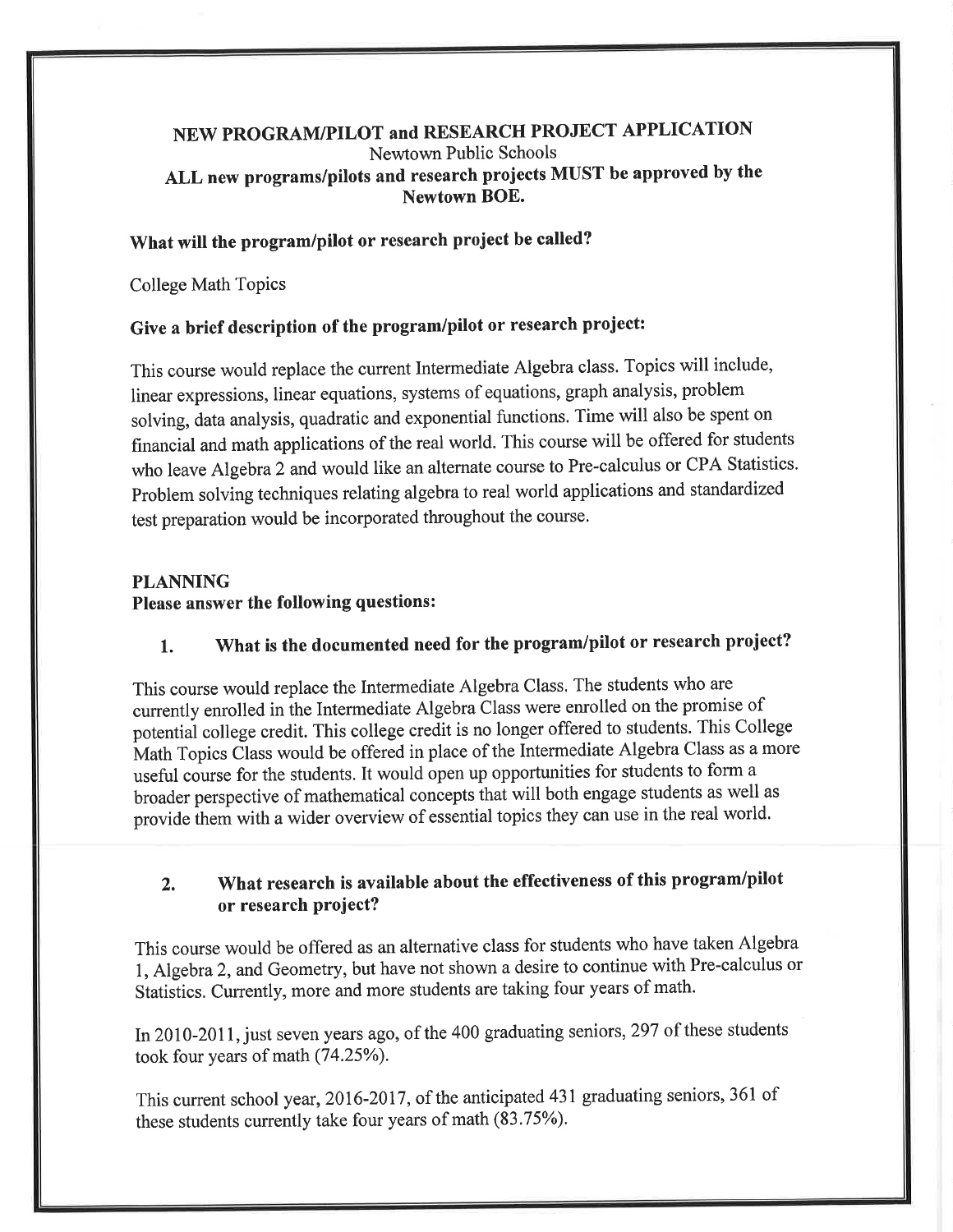Over seven years, the percentage of students who have taken four years of math has grown 9.5%.

#### How does the program/pilot or research project align with the core  $3<sub>1</sub>$ beliefs of the Newtown Public Schools?

This course relates directly to the Mission Statement of Newtown Public Schools: "The mission of the Newtown Public Schools, a partnership of students, families, educators, and community, is to inspire each student to excel in attaining and applying the knowledge, skills and attributes that lead to personal success while becoming a contributing member of a dynamic global community..."

This course is also correlated with Newtown High School's Problem Solving 21<sup>st</sup> century learning expectation: "Newtown students will demonstrate and apply appropriate procedures to solve and communicate an authentic problem or situation."

#### Who have you communicated with about the program/pilot or research  $\overline{4}$ . project and what are the responses? (ex. Building leadership team, department chair)

This idea was brought up and discussed as a whole by the NHS math department. We wrote the reasoning together and this reasoning was presented to Dr. Lorrie Rodrigue, followed by Jean Davila. After positive feedback about this proposal this course was discussed with the Newtown High School leadership team, followed by the Curriculum and Instruction committee.

#### Was the program/pilot or research project critiqued by a curriculum  $5.$ committee? What were their comments?

No.

#### Which staff and students will participate in the first year of the 6. program/pilot or research project? How will they be selected?

One or two staff members will be needed to teach the three sections of this course that are being proposed. The students who are apt to take this class are the students who would have taken our Intermediate Algebra class.

#### $7.$ What are the staffing implications?

Currently we have two teachers teaching Intermediate Algebra. We would need one or two of these teachers to teach the three sections proposed of this class.

#### Do you anticipate that this will become a mandated program/pilot or 8. research project?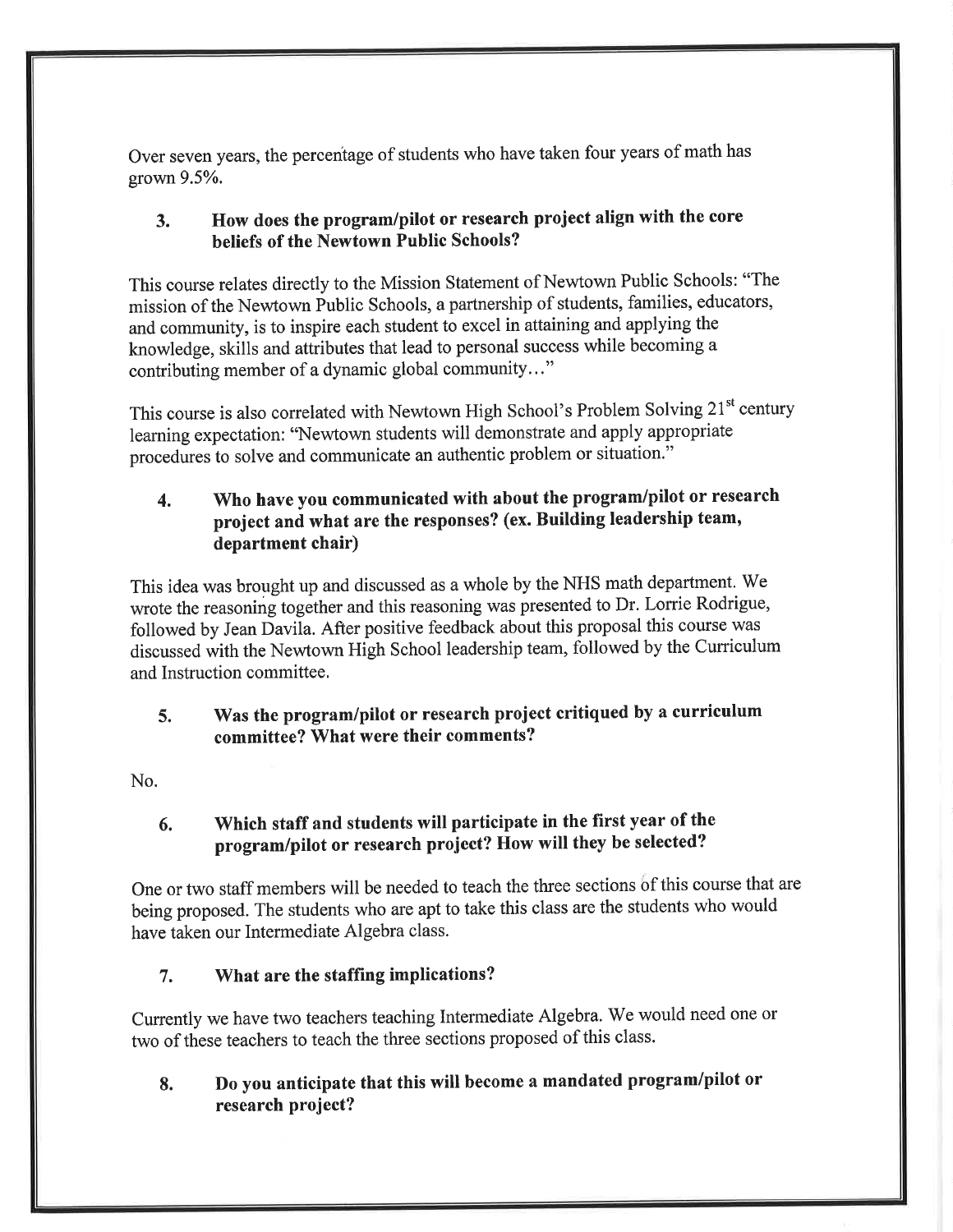No. However, this is an alternative class for students who would like to take four years of math.

#### When and how will the initial, start-up curriculum be written prior to  $9<sub>1</sub>$ initiation of the program/pilot or research project?

It is proposed that two-three teachers as well as myself are relieved of a duty responsibility during semester two of the 2016-2017 school year to write this curriculum.

#### What is the plan for pre-implementation training and follow-up training? 10.

None.

What are the projected costs for planning and future implementation? 11. (i.e. curriculum development, instruction recourses, staff training)

None.

## **MEASURING EFFECTS**

#### How will you measure the program/pilot or research project  $12.$ effectiveness?

This course will be measured on how effective it is based off of student enrollment. Additionally, student success will measured through ongoing evaluation of homework/classroom instruction, classroom formative assessments, common summative assessments (mid-year and final exams), student progress reports/grades, student selfreflection and teacher anecdotal information.

#### Who will use the information to decide if the program/pilot or research  $13.$ project will be continued?

The math department as well as the Newtown High School Administration.

#### When and how will the results be communicated to the Board? 14.

Both results can be communicated to the Board in late Fall of 2017.

## **CONTACT PERSON** Lauren Dominick (High School Math Department Chair)

DATE November 30, 2016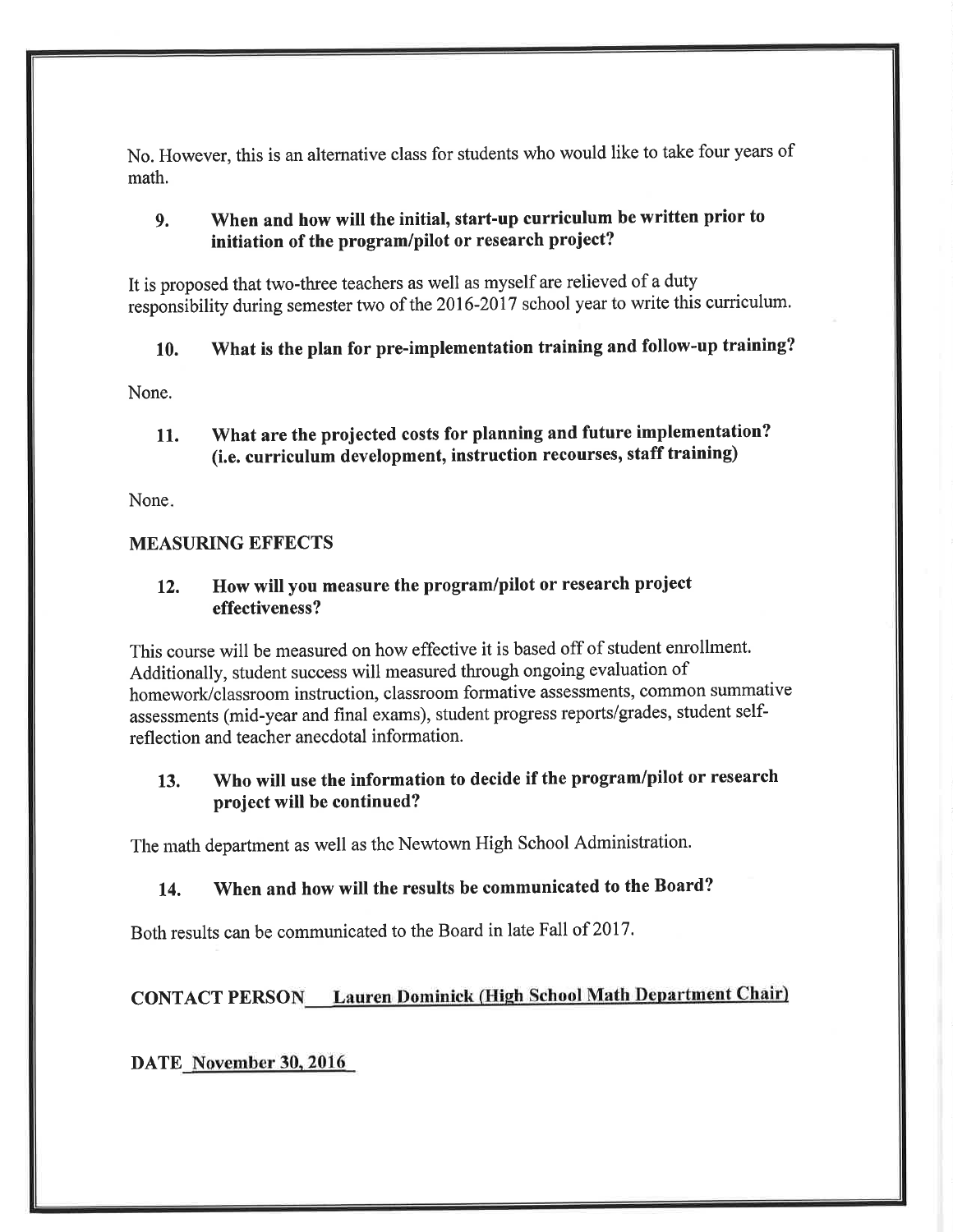## NEW PROGRAM/PILOT and RESEARCH PROJECT APPLICATION Newtown Public Schools ALL new programs/pilots and research projects MUST be approved by the Newtown BOE.

# What will the program/pilot or research project be called?

Algebra 1 Foundations 1/Algebra 1 Foundations 2

# Give a brief description of the program/pilot or research project:

This course accommodates those students whose organizational skills and basic mathematical skills need reinforcement. Algebra 1 topics will be covered over a two year time span with Algebra 1 Foundations 1 course being the first of the two courses and Algebra 1 Foundations 2 being the second of the two courses. Topics will include: operations under the real number system, properties of Algebra, linear equations, inequalities and their applications, arithmetic and geometric sequences, scatter plots and trend lines, piecewise and absolute value functions, fitting function to data, systems of linear equations, inequalities and their applications, introduction to polynomials, quadratic functions, factoring, solving quadratic equations and rational expression. Problem solving techniques relating algebra to real world applications and standardized test preparation are incorporated throughout the course.

These courses are recommended to be co-taught classes. We anticipate the students leaving these courses will find greater success in the higher level math classes.

#### **PLANNING**

## Please answer the following questions:

#### What is the documented need for the program/pilot or research project? 1.

This course would be offered to the group of students that struggle with foundational math concepts. Algebra 1 is the most essential math course students take. It is their building block and foundation, and, therefore, time should be spent solidifying that foundation for future courses. Currently, there are many students who are enrolled in our CPB level math courses that have not mastered foundational math concepts. Therefore, a great deal of instructional time is lost re-teaching these skills. This course created would be called Algebra 1 Foundations 1 and Algebra 1 Foundations 2. It would take the Algebra 1 content and spread it out over two years with extra time to embed a deeper explanation of foundational math concepts.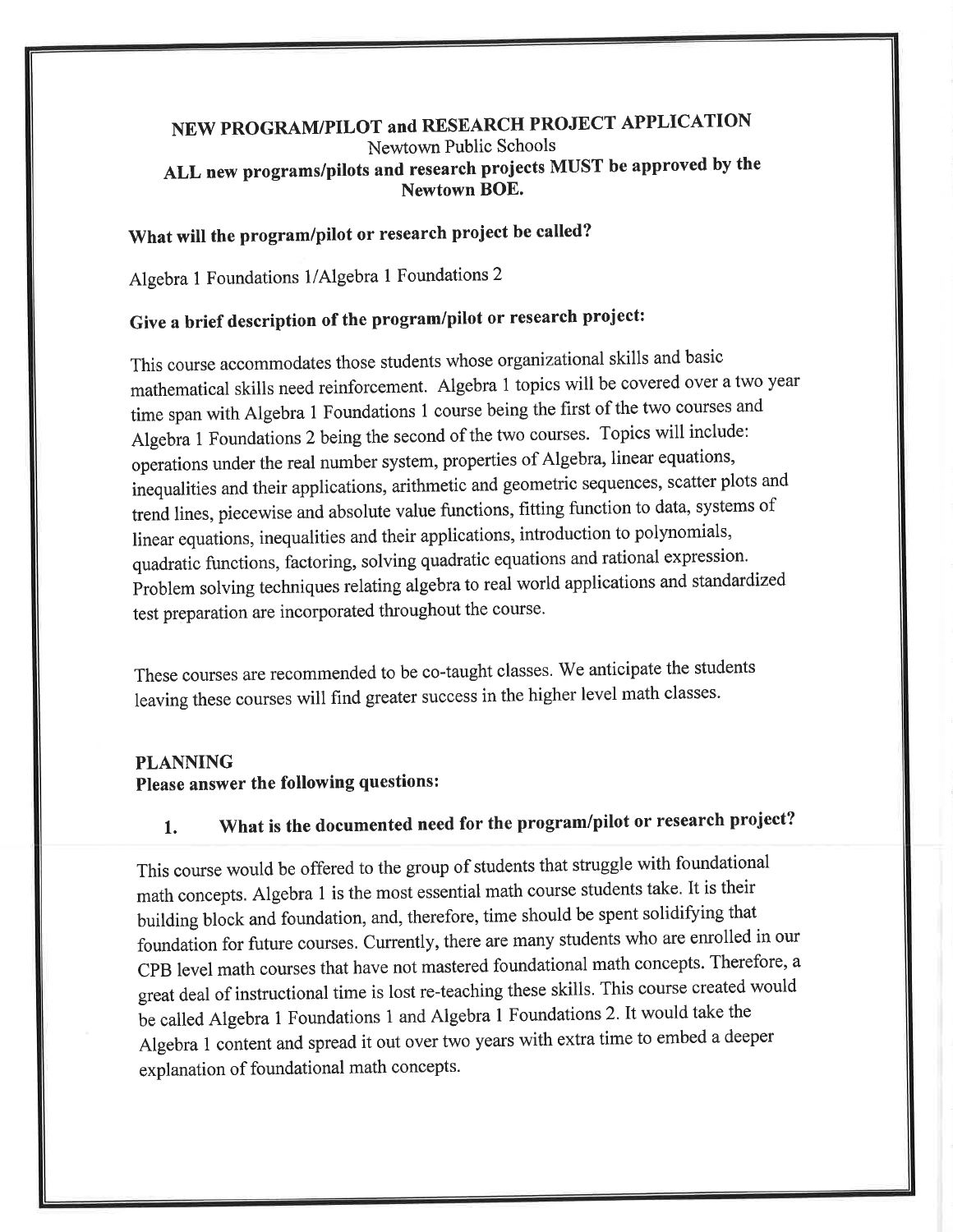#### What research is available about the effectiveness of this program/pilot  $2.$ or research project?

Data has been collected for each of the CPB classes being offered. The data collected is: how many students are enrolled in this course, how many students are receiving a C or below at the end of the second quarter, and what that number is as a percent. This data can be seen in the table below.

| <b>Course</b>       | <b>Total amount of</b><br>students in course | <b>Total amount of</b><br>students in the<br>course receiving a<br>C or below | Percentage of<br>students in the<br>course receiving a<br>C or below |
|---------------------|----------------------------------------------|-------------------------------------------------------------------------------|----------------------------------------------------------------------|
| CPB Algebra 1       | 91                                           | 38                                                                            | 41.76 %                                                              |
| <b>CPB</b> Geometry | 94                                           | 25                                                                            | 26.6%                                                                |
| CPB Algebra 2       |                                              | 25                                                                            | 35.21%                                                               |

As seen in the table, the greatest numbers of students struggling are in the Algebras. These skills need to be reinforced for some students over a two year period.

#### How does the program/pilot or research project align with the core  $3.$ beliefs of the Newtown Public Schools?

This course relates directly to the Mission Statement of Newtown Public Schools: The mission of the Newtown Public Schools, a partnership of students, families, educators, and community, is to inspire each student to excel in attaining and applying the knowledge, skills and attributes that lead to personal success while becoming a contributing member of a dynamic global community...

This course is also correlated with Newtown High School's Problem Solving 21<sup>st</sup> century learning expectation: Newtown students will demonstrate use of the scientific method and apply appropriate procedures to solve and communicate an authentic problem or situation.

#### Who have you communicated with about the program/pilot or research  $\overline{4}$ . project and what are the responses? (ex. Building leadership team, department chair)

This idea was brought up and discussed as a whole by the NHS math department. We wrote the reasoning together and this reasoning was presented to Dr. Lorrie Rodrigue, followed by Jean Davilla. After positive feedback about this proposal this course was discussed with the Newtown High School leadership team, followed by the Curriculum and Instruction committee.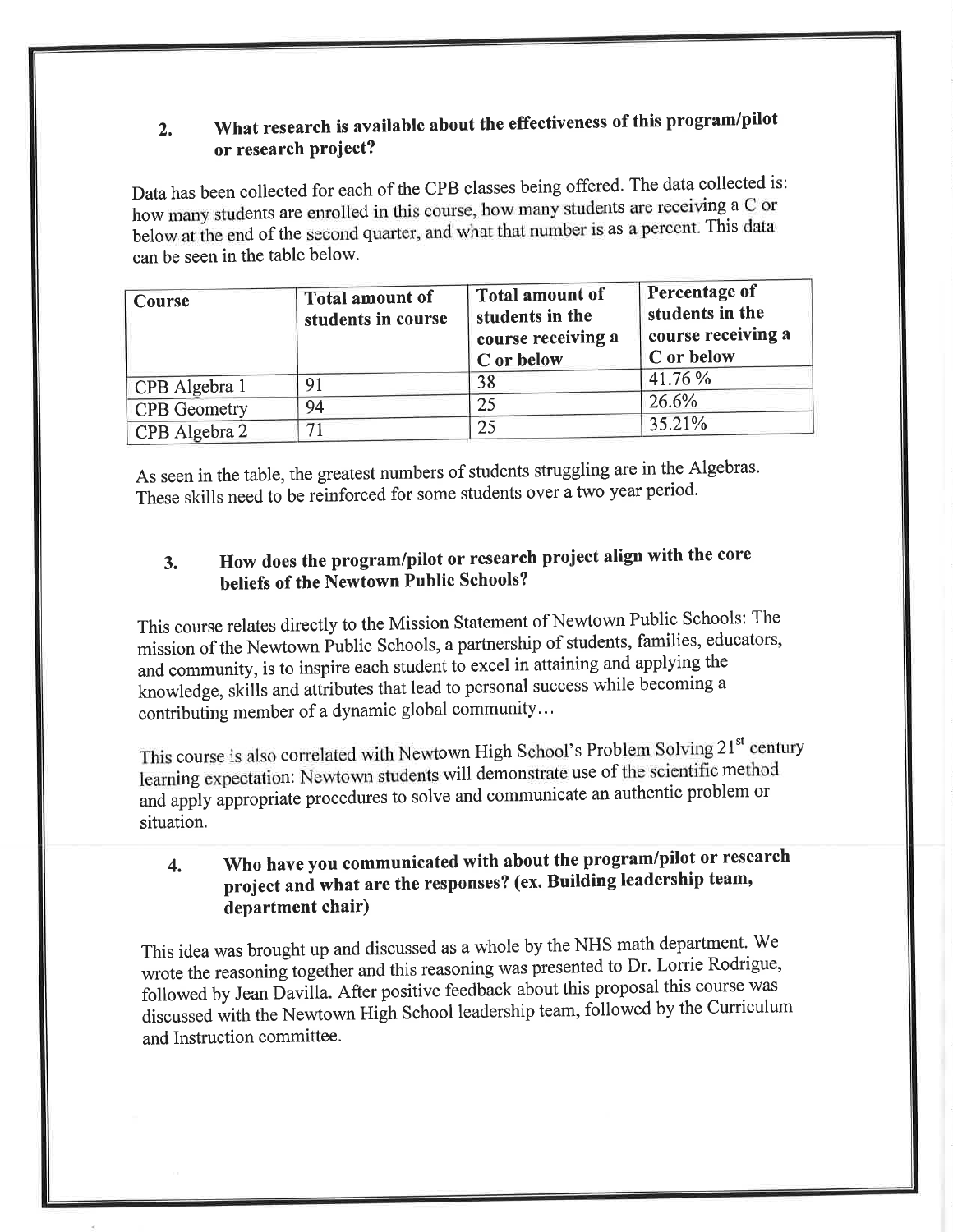#### Was the program/pilot or research project critiqued by a curriculum 5. committee? What were their comments?

No.

#### Which staff and students will participate in the first year of the 6. program/pilot or research project? How will they be selected?

One staff member will be needed to teach the one section of this course that is being proposed. The students who would take this class would be on a recommendation basis. Additionally, this course is recommended to be a co-taught class.

#### What are the staffing implications? 7.

This class would reduce the sections of CPA/CPB Algebra 1 which would not cause any implications.

#### Do you anticipate that this will become a mandated program/pilot or 8. research project?

No.

#### When and how will the initial, start-up curriculum be written prior to 9. initiation of the program/pilot or research project?

It is proposed that two-three teachers as well as myself are relieved of a duty responsibility during semester two of the 2016-2017 school year to write this curriculum.

#### What is the plan for pre-implementation training and follow-up training? 10.

None.

What are the projected costs for planning and future implementation? 11. (i.e. curriculum development, instruction recourses, staff training)

None.

## **MEASURING EFFECTS**

#### How will you measure the program/pilot or research project 12. effectiveness?

This course will be measured on how effective it is based off of student success over three years of math. This student success will be based off of ongoing evaluation through homework/classroom instruction, classroom formative assessments, common summative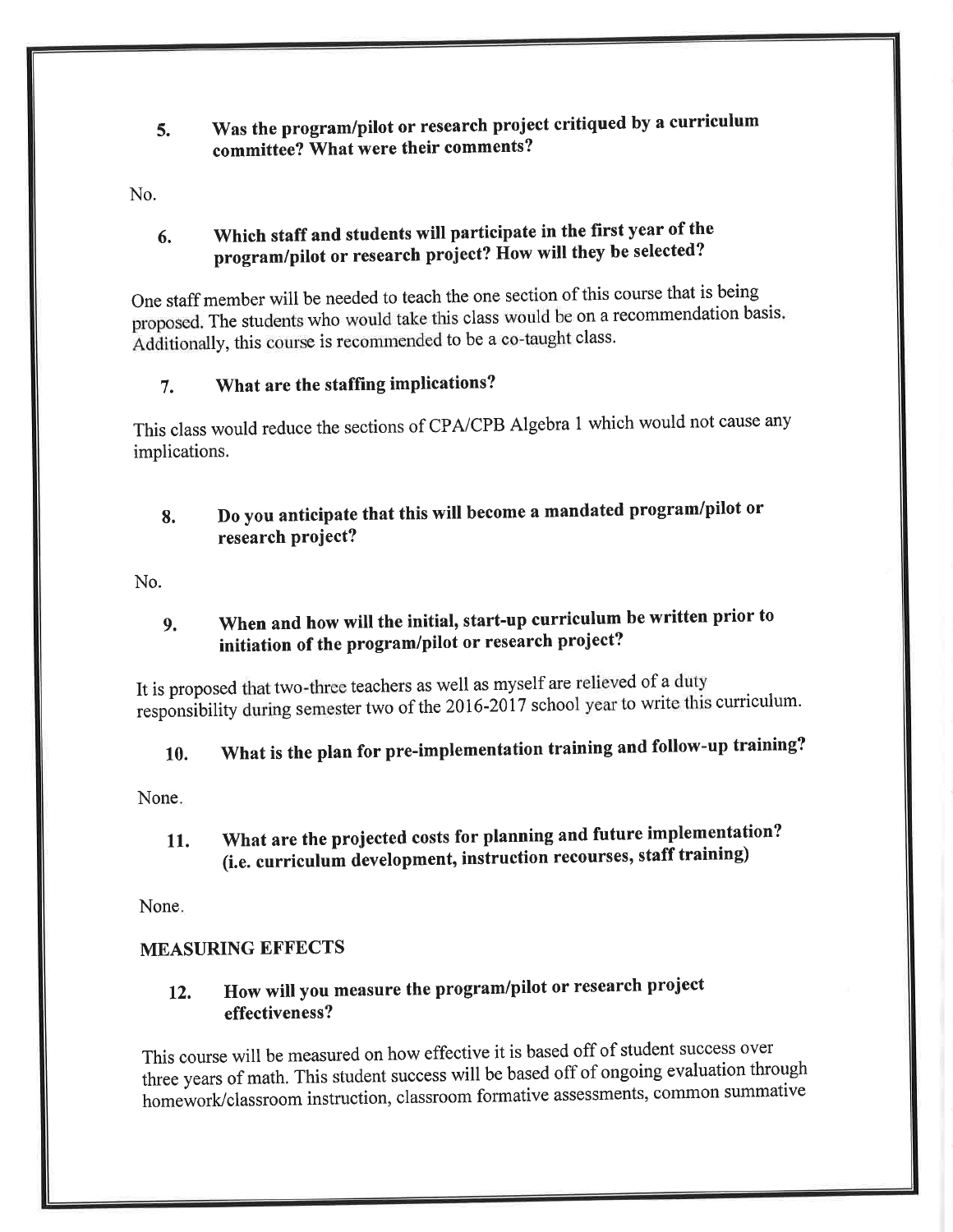assessments (mid-year and final exams), student progress reports/grades, student selfreflection and teacher anecdotal information.

#### Who will use the information to decide if the program/pilot or research 13. project will be continued?

The math department as well as the Newtown High School Administration.

#### When and how will the results be communicated to the Board? 14.

Results of semester averages of these students can be communicated to the BOE.

# **CONTACT PERSON\_\_\_ Lauren Dominick (High School Math Department Chair)**

# DATE\_November 30, 2016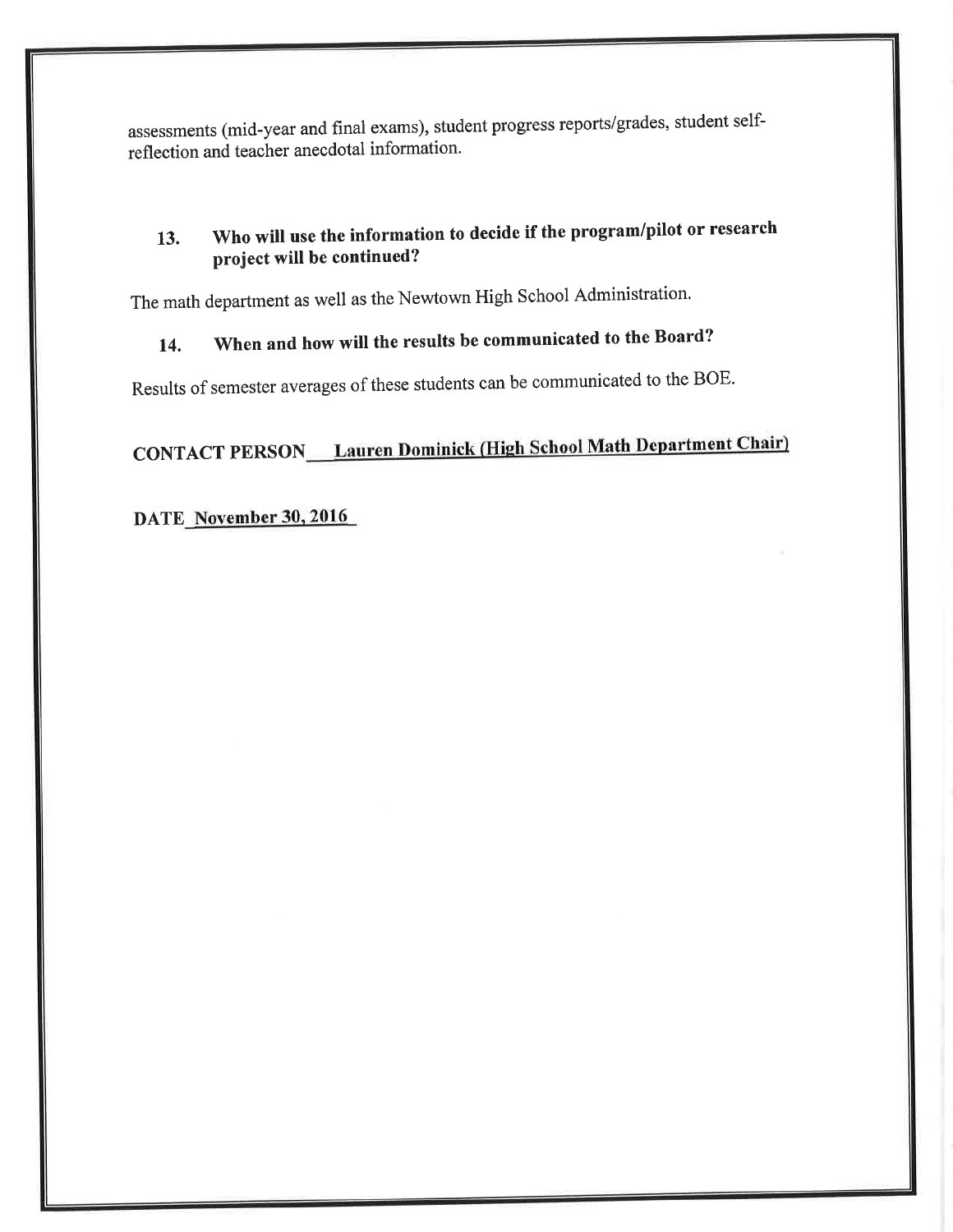# **NEWTOWN PUBLIC SCHOOLS 2017-2018 SCHOOL CALENDAR**

| <b>AUGUST</b> |    |    |           | 4(7) |
|---------------|----|----|-----------|------|
| M             |    | ♦  | <b>TH</b> | F    |
|               |    |    |           |      |
|               |    |    |           |      |
|               |    |    |           |      |
|               |    | 23 | 24        | 25   |
| 28            | 29 | 30 | 31        |      |

#### 23-All Teachers Report 23, 24 & 25 –Staff Development **Days**

28 Students Report

|                             | <b>DECEMBER</b> |    |               | 16(16) | <b>JANUARY</b> |                   |                                 |    | 21(21) |                               | <b>FEBRUARY</b> |          |                 | 18(18) | <b>MARCH</b> |     |     |          | 21(21)      |
|-----------------------------|-----------------|----|---------------|--------|----------------|-------------------|---------------------------------|----|--------|-------------------------------|-----------------|----------|-----------------|--------|--------------|-----|-----|----------|-------------|
| M                           |                 |    | ıп            |        | M              |                   |                                 | .  |        | IVI                           |                 |          | н.<br>ш         |        | w            |     |     | Ш        |             |
|                             |                 |    |               |        | $\sim$         |                   |                                 |    |        |                               |                 |          |                 | $*$ 2  |              |     |     |          |             |
|                             |                 | *6 |               |        |                |                   | 10                              | ᆠ  | $*12$  |                               |                 |          |                 |        |              |     |     |          | $\mathbf a$ |
| ᆠ                           |                 | 13 | 14            | 15     | --             | 16                | 17<br>. .                       | 18 | 19     | 12                            | 13              | 14       | 15              | 16     | 12<br>∸∸     | *13 | 14  | --       | 16          |
| 18                          | 19              | 20 | 21            | $*22$  | מל<br>44       | 23                | 24                              | 25 | 26     | --                            | $\sim$          | ŋ,<br>41 | າາ<br><u>__</u> | 23     | 19           | 20  | 21  | מה<br>"  | 23          |
| --                          | $\sim$          |    | $\sim$ $\sim$ | $\sim$ | 29             | 30                | 31                              |    |        | 26                            | 27              | 28       |                 |        | 26           | 27  | 28  | 29       | $\sim$      |
| $\sim$ $\sim$ $\sim$ $\sim$ | .               |    | .             |        |                | .<br>$\mathbf{r}$ | . .<br>$\overline{\phantom{a}}$ |    |        | $\mathbf{a}$ and $\mathbf{a}$ | - - -<br>.      | $-1$     |                 |        |              | .   | --- | $\cdots$ |             |

\*6-Early Dismissal-Staff Dev. \*22-Early Dismissal for holiday 25-29-Holiday Recess

| <b>APRIL</b> |               |             |    | 16(16) |
|--------------|---------------|-------------|----|--------|
| M            |               |             | TН |        |
| 2            | 3             | *4          | 5  | 6      |
| 9            | 10            | 11          | 12 | 13     |
|              |               |             |    |        |
| 23           | 24            | 25          | 26 | 27     |
| 30           |               |             |    |        |
| * A          | Other alatasi | $P1$ $P2$ . |    |        |

\*4—2-hr. delay - Staff Dev. 16-20- Schools Closed

| <b>AUGUST</b> |    |    |           | -41 <sup>-</sup> |          | <b>SEPTEMBER</b> |               |           | 19(19) |    | <b>OCTOBER</b> |          |    | 22(22) |           | <b>NOVEMBER</b> |               |    | 19(20) |
|---------------|----|----|-----------|------------------|----------|------------------|---------------|-----------|--------|----|----------------|----------|----|--------|-----------|-----------------|---------------|----|--------|
| М             |    |    | <b>TH</b> |                  | <b>M</b> |                  |               | <b>TH</b> |        | М  |                |          | TH |        |           |                 | W             |    |        |
|               |    |    |           |                  |          |                  |               |           |        |    |                |          |    | *6     |           |                 |               |    |        |
|               |    |    |           |                  | $\sim$   |                  |               |           |        |    | 10             | 11       |    | 13     |           | --              |               |    | 10     |
|               |    |    |           |                  | 11       | 12               | 13            | 14        | 15     | 16 | 17             | 18       | 19 | 20     | 13        | 14              | 15            | 16 | 17     |
|               |    | 23 | 24        | 25               | 18       | 19               | 20            | $\sim$    | 22     | 23 | 24             | 25       | 26 | 27     | 20        | 21              | $*22$         | -- | --     |
| 28            | 29 | 30 | 31        |                  | 25       | 26               | רמ<br>41      | 28        | 29     | 30 | 31             |          |    |        | רמ<br>. . | 28              | 29            | 30 |        |
| -- ---        |    |    |           |                  | .        | $\sim$           | $\sim$ $\sim$ | . .       |        |    | .              | $\cdots$ |    |        | - --      | $\sim$          | $\sim$ $\sim$ | .  | . .    |

 4-Labor Day, Schools Closed 21-Rosh Hashanah-Schools Closed

| AUGUST |    |                         |                            | 417 |        | <b>SEPTEMBER</b> |         |           | 19(19) |              | <b>OCTOBER</b> |    |           | 22(22) |          | <b>NOVEMBER</b> |                                                                                                                                                                                                                                                                                                                                                           |           | 19(20) |
|--------|----|-------------------------|----------------------------|-----|--------|------------------|---------|-----------|--------|--------------|----------------|----|-----------|--------|----------|-----------------|-----------------------------------------------------------------------------------------------------------------------------------------------------------------------------------------------------------------------------------------------------------------------------------------------------------------------------------------------------------|-----------|--------|
| M      |    |                         |                            |     | M      |                  | W       | <b>TH</b> |        | M            |                | W  | <b>TH</b> |        | IV       |                 | W                                                                                                                                                                                                                                                                                                                                                         | <b>TH</b> |        |
|        |    |                         |                            |     |        |                  |         |           |        |              |                |    |           | *6     |          |                 |                                                                                                                                                                                                                                                                                                                                                           |           |        |
|        |    |                         |                            |     | $\sim$ |                  |         |           |        | $\mathbf{a}$ | 10             | ᆚ  | 12        | 13     | 6        | $\sim$          |                                                                                                                                                                                                                                                                                                                                                           |           | 10     |
|        |    |                         |                            |     | . .    | 12               | 13      | 14        | 15     | 16           | 17             | 18 | 19        | 20     | 13       | 14              | 15                                                                                                                                                                                                                                                                                                                                                        | 16        | 17     |
|        |    | 23                      | $\boldsymbol{\eta}$<br>- 1 | 25  | 18     | 19               | 20      | $\sim$    | 22     | 23           | 24             | 25 | 26        | 27     | 20       | 21              | *22                                                                                                                                                                                                                                                                                                                                                       | $\sim$    | $\sim$ |
| 28     | 29 | 30                      | 31                         |     | 25     | 26               | רי<br>◢ | 28        | 29     | 30           | 31             |    |           |        | רמ<br>41 | 28              | 29                                                                                                                                                                                                                                                                                                                                                        | 30        |        |
|        |    | <b>AA JURUPAL ALL A</b> |                            |     |        |                  |         |           |        |              |                |    |           |        |          |                 | $\overline{a}$ $\overline{a}$ . $\overline{a}$ . $\overline{a}$ . $\overline{a}$ . $\overline{a}$ . $\overline{a}$ . $\overline{a}$ . $\overline{a}$ . $\overline{a}$ . $\overline{a}$ . $\overline{a}$ . $\overline{a}$ . $\overline{a}$ . $\overline{a}$ . $\overline{a}$ . $\overline{a}$ . $\overline{a}$ . $\overline{a}$ . $\overline{a}$ . $\over$ |           |        |

|    | NOVEMBER |     | 19(20) |    |  |  |  |  |
|----|----------|-----|--------|----|--|--|--|--|
| М  |          | W   | TH     | F  |  |  |  |  |
|    |          |     | 2      | 3  |  |  |  |  |
| 6  |          | 8   | 9      | 10 |  |  |  |  |
| 13 | 14       | 15  | 16     | 17 |  |  |  |  |
| 20 | 21       | *22 |        |    |  |  |  |  |
| 27 | 28       | 29  | 30     |    |  |  |  |  |

6 - 2-hr. delay - Staff Dev. 7-Election Day-Schools Closed For Students, Staff Development Day 22-Early Dismissal for Thanksgiving 23-24-Thanksgiving Recess

| MARCH |               |    |                 | 21(21) |
|-------|---------------|----|-----------------|--------|
| M     |               | W  | TH              |        |
|       |               |    |                 | 2      |
| 5     | 6             |    | 8               | 9      |
| 12    | $*13$         | 14 | 15              | 16     |
| 19    | 20            | 21 | $\overline{22}$ | 23     |
| 26    | 27            | 28 | 29              |        |
| + 4 m | E a alca INS. |    | 1 AL 4 B.       |        |

 \*13-Early Dismissal-Staff Dev. 30-Good Friday, Schools Closed

Student Days – 183 Teacher Days – 187

**The calendar builds-in five** *emergency closings, with the last day of school projected as June 14th. Unused closings will be deducted from this date. Extra closings will be added on June 15, 18, 19 and20 with additional days taken from the April break starting with 4/20, 4/19, etc.*

### Open House Dates:

Elementary – Sept. 5 & 6 Reed Intermediate – Sept. 7 gr. 5 / Sept. 21 gr. 6 Middle School – Aug. 30 gr. 7/ Aug. 31 gr. 8 High School – Sept. 14

# 1-New Year's Day

 \*12-Early Dismissal-Staff Dev. 15-Martin Luther King Day, Schools Closed

| <b>APRIL</b> | 16(16) |                      | <b>MAY</b> |    |                                                                                    |     | 22(22) | <b>JUNE</b>   |                 |    |    | 5(5) |                   |    |
|--------------|--------|----------------------|------------|----|------------------------------------------------------------------------------------|-----|--------|---------------|-----------------|----|----|------|-------------------|----|
| M            |        | W                    | ш          |    | M                                                                                  |     | w      | Ш             |                 | M  |    |      | TH                |    |
| ŋ            | w      | * Л                  |            | ю  |                                                                                    |     |        |               |                 |    |    |      |                   |    |
|              | 10     | 11                   | 12         | 13 |                                                                                    |     |        | 10            | 11              |    |    |      |                   | 8  |
| $\sim$       | --     | $\sim$               | --         |    | 14                                                                                 | 15  | 16     | 17            | $*18$           | 11 | 12 | 13   | $\blacksquare$ 14 | 15 |
| 23           | 24     | 25                   | 26         | 27 | 21                                                                                 | 22  | 23     | 24            | $\overline{25}$ | 18 | 19 | 20   | 21                | 22 |
| 30           |        |                      |            |    | $\sim$ $\sim$                                                                      | 29  | 30     | 31            |                 | 25 | 26 | 27   | 28                | 29 |
| .            | . .    | $\sim$ $\sim$ $\sim$ |            |    | $\begin{array}{ccc}\n\bullet & \bullet & \bullet & \bullet & \bullet\n\end{array}$ | . . |        | $\sim$ $\sim$ |                 |    | .  | . .  |                   |    |

\*18—2-hr. delay - Staff Dev. 28-Memorial Day- Schools Closed

|    | <b>ECEMBER</b> |    |                                     | 16(16) | <b>JANUARY</b> |    |                  |    | 21(21)          |           | <b>FEBRUARY</b>             |    |    | 18(18)    | <b>MARCH</b> |                                |    |          | 21(21) |
|----|----------------|----|-------------------------------------|--------|----------------|----|------------------|----|-----------------|-----------|-----------------------------|----|----|-----------|--------------|--------------------------------|----|----------|--------|
| M  |                |    | TH                                  |        | IV.            |    |                  | TΗ |                 |           |                             |    |    |           | М            |                                |    |          |        |
|    |                |    |                                     |        | $\sim$ $\sim$  |    |                  |    |                 |           |                             |    |    | $*2$<br>∼ |              |                                |    |          |        |
| 4  |                | *G |                                     | o      | о              |    | 10               | 11 | $*12$           |           |                             |    |    |           |              | o                              |    |          | o      |
| 11 | 12             | 13 | 14                                  | 15     | $\sim$ $\sim$  | 16 | <b>. .</b>       | 18 | 19              | -19<br>∸∸ | 13                          | 14 | 15 | 16        | 19<br>       | *13                            | 14 | 13       | 16     |
| 18 | 19             | 20 | 21                                  | $*22$  | 22             | 23 | 24               | 25 | $\overline{26}$ | $\sim$    | $\sim$ $\sim$               | 21 | 22 | 23        | 19           | 20                             | 21 | クク<br>44 | 23     |
| -- |                | -- | $\sim$ $\sim$                       | --     | 29             | 30 | 31               |    |                 | 26        | 07<br>- 1                   | 28 |    |           | 26           | 27                             | 28 | 29       | --     |
|    |                |    | <b>6-Early Dismissal-Staff Dev.</b> |        |                |    | 1-New Year's Day |    |                 |           | *2 - 2-hr. delay-Staff Dev. |    |    |           |              | *13-Early Dismissal-Staff Dev. |    |          |        |

19-20-Schools Closed

| <b>JUNE</b> |    |    |                                          | 5(5)            |
|-------------|----|----|------------------------------------------|-----------------|
| м           |    |    | TH                                       | F               |
|             |    |    |                                          | 1               |
| 4           | 5  | 6  | 57                                       | 8               |
| 11          | 12 | 13 | $\blacksquare$ 14                        | 15              |
| 18          | 19 | 20 | 21                                       | $\overline{22}$ |
| 25          | 26 | 27 | 28                                       | 29              |
|             |    |    | $\Diamond$ -Projected last day of school |                 |
|             |    |    | without emergency closing days           |                 |

 ■-Projected last day of school if the 5 built-in days are used

#### $\overline{\phantom{a}}$ Conference Dates/Early Dismissal Times: Adopted: February 7, 2017

 Elementary – Oct. 24, 25 26 & 27 – 1:07 p.m. dismissal……..Mar. 15 & 16 – 1:37 p.m. dismissal Reed Intermediate – Oct. 24, 25, 26 & 27 – 12:20 p.m. dismissal……..Mar. 15 & 16 – 12:49 p.m. dismissal Middle School – Oct. 24, 25, 26 & 27 – 11:42 a.m. dismissal……..Mar. 15 & 16 – 12:02 p.m. dismissal High School – Nov. 14, 15, 16 & 17 – 12:02 p.m. dismissal……..Mar. 15 & 16 – 12:02 p.m. dismissal  $\overline{a}$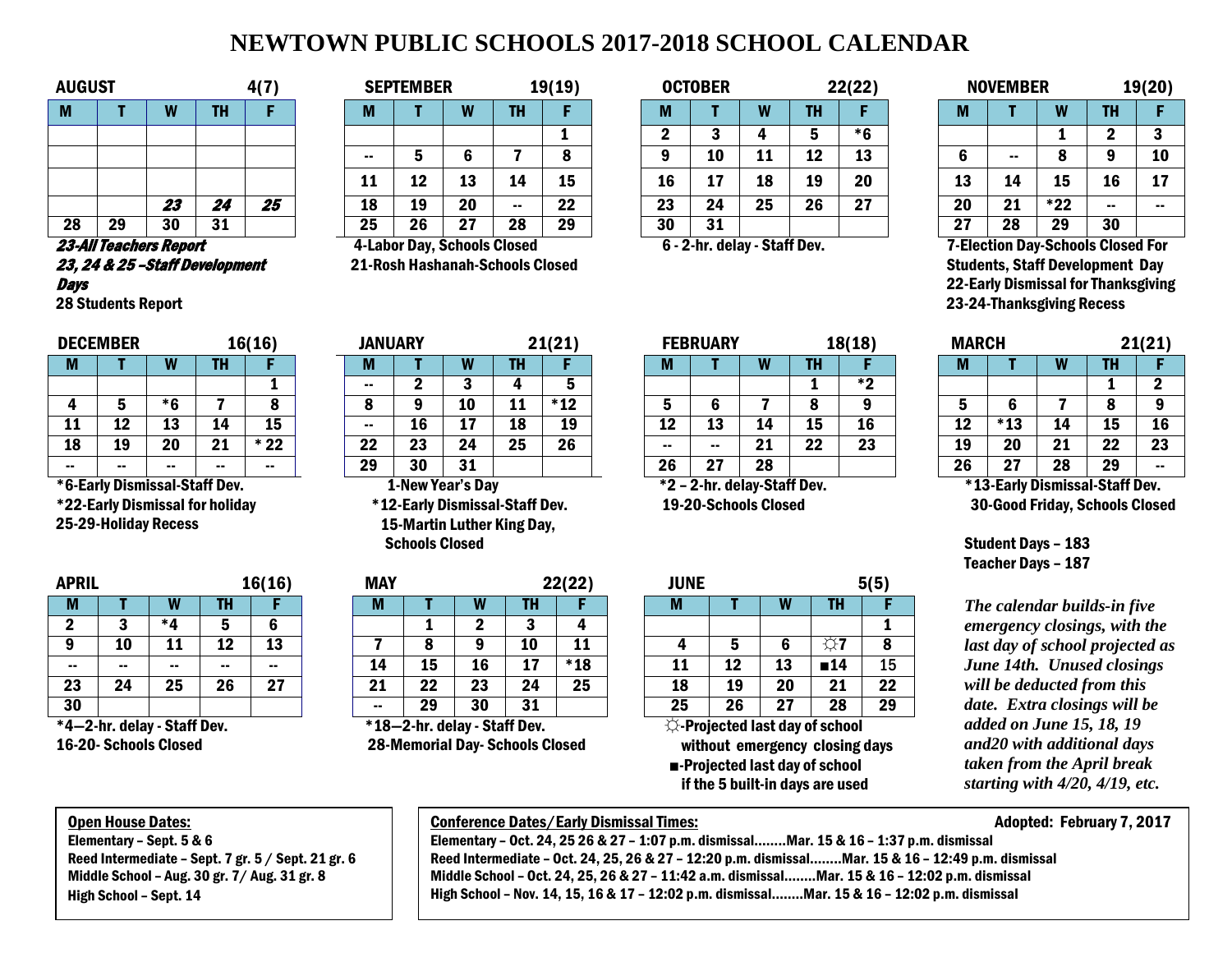# **NEWTOWN PUBLIC SCHOOLS 2018-2019 SCHOOL CALENDAR**

| <b>AUGUST</b> |    |    |           | 5(8) |        | <b>SEPTEMBER</b> |               |           | 17(17) |         | <b>OCTOBER</b> |    |     | 23 (23) |          | <b>NOVEMBER</b> |             |    | 19(20) |
|---------------|----|----|-----------|------|--------|------------------|---------------|-----------|--------|---------|----------------|----|-----|---------|----------|-----------------|-------------|----|--------|
| IVI.          |    |    |           |      | M      |                  |               | т         |        |         |                |    | . . |         | М        |                 |             | TH |        |
|               |    |    |           |      | --     |                  |               |           |        |         |                |    |     | $*5$    |          |                 |             |    |        |
|               |    |    |           |      | $\sim$ | <b>. .</b>       | ≏<br>--       | 13        | 14     |         |                | 10 | . . | 12      |          | --              |             |    | 9      |
|               |    |    |           |      | л.     | 18               | $\sim$ $\sim$ | 20        | 21     | 15      | 16             | 17 | 18  | 19      | 10<br>-- | 13              | 14          | 15 | 16     |
|               |    | 22 | - -<br>40 | 24   | 24     | 25               | 26            | 77<br>z I | 28     | クク<br>" | 23             | 24 | 25  | 26      | 19       | 20              | $+24$<br>41 | -- | $\sim$ |
| דפ<br>"       | 28 | 29 | 30        | 31   |        |                  |               |           |        | 29      | 30             | 31 |     |         | 26       | 27              | 28          | 29 | 30     |

22-All Teachers Report 22, 23 & 24 –Staff Development **Days** 

27 Students Report

|     | <b>DECEMBER</b> |     |        | <b>15(15)</b> |      | <b>JANUARY</b> |    |     | 21(21 |      | <b>FEBRUARY</b> |             |    | 18(18) | <b>MARCH</b> |       |         |            | 21(21) |
|-----|-----------------|-----|--------|---------------|------|----------------|----|-----|-------|------|-----------------|-------------|----|--------|--------------|-------|---------|------------|--------|
|     |                 |     | Ш      |               | 11 L |                |    | .   |       | IVII |                 |             | .  |        | w            |       |         | .          |        |
|     |                 | * 5 |        |               |      | $\sim$         |    |     |       |      |                 |             |    | * 1    |              |       |         |            |        |
| 10  | . .             | 12  | w      | 14            |      |                |    | 10  | $*11$ |      |                 |             |    |        |              |       |         |            |        |
| - 1 | 18              | 19  | 20     | $*21$         | 14   | ∸              | 16 |     | 18    | . .  | 17<br>∸∸        | --          | 14 | 15     | . .          | * 1 2 | 13      | 14         | 15     |
| --  |                 | . . | $\sim$ | $\sim$        | --   | 22             | 23 | 24  | 25    |      | $\sim$          | 20          | 21 | 22     | τo           | 19    | 20      | - 4<br>. . | 22     |
| --  |                 |     |        |               | 28   | 29             | 30 | -31 |       | 25   | 26              | - 27<br>. . | 28 |        | 25           | 26    | 97<br>◢ | 28         | 29     |

\*5-Early Dismissal-Staff Dev.

\*21-Early Dismissal for holiday

24-31-Holiday Recess

| <b>APRIL</b> |                 |     |           | 17(17) |
|--------------|-----------------|-----|-----------|--------|
| М            |                 |     | <b>TH</b> |        |
|              | 2               | * ? |           | 5      |
| 8            | 9               | 10  | 11        | 12     |
| --           | --              | --  |           |        |
| 22           | 23              | 24  | 25        | 26     |
| 29           | $\overline{30}$ |     |           |        |

\*3—2-hr. delay - Staff Dev. 15-19- Schools Closed

|    | <b>UGUST</b><br>5(8)  |    |    |    | <b>SEPTEMBER</b> |    |        | 17(17)                             |    | <b>OCTOBER</b> |                              |    | 23 (23) |      | NOVEMBER |    |                                          | 19(20 |        |
|----|-----------------------|----|----|----|------------------|----|--------|------------------------------------|----|----------------|------------------------------|----|---------|------|----------|----|------------------------------------------|-------|--------|
| M  |                       |    | ΤН |    | M                |    |        | TH                                 |    |                |                              | W  | тц      |      | М        |    | w                                        |       |        |
|    |                       |    |    |    | $\sim$ $\sim$    |    |        |                                    |    |                |                              |    |         | $*5$ |          |    |                                          |       |        |
|    |                       |    |    |    | $\sim$ $\sim$    | 11 | 12     | 13                                 | 14 | o              |                              | 10 | 11      | 12   |          | -- |                                          |       | 9      |
|    |                       |    |    |    | 17               | 18 | $\sim$ | 20                                 | 21 | 15             | 16                           | 17 | 18      | 19   | 19<br>∸∸ | 13 | 14                                       | 15    | 16     |
|    |                       | 22 | 23 | 24 | 24               | 25 | 26     | 27                                 | 28 | 22             | 23                           | 24 | 25      | 26   | 19       | 20 | 21                                       |       | $\sim$ |
| 27 | 28                    | 29 | 30 | 31 |                  |    |        |                                    |    | 29             | 30                           | 31 |         |      | 26       | 27 | 28                                       | 29    | 30     |
|    | 2-All Teachers Report |    |    |    |                  |    |        | <b>3-Labor Day, Schools Closed</b> |    |                | 5 - 2-hr. delay - Staff Dev. |    |         |      |          |    | <b>6-Election Day-Schools Closed For</b> |       |        |

 10-Rosh Hashanah-Schools Closed 19-Yom Kippur-Schools Closed

|                           |    | w                       | -117 |       |  |  |  |  |  |  |  |  |  |
|---------------------------|----|-------------------------|------|-------|--|--|--|--|--|--|--|--|--|
|                           |    | $\mathbf{2}$            | 3    | 4     |  |  |  |  |  |  |  |  |  |
|                           | 8  | 9                       | 10   | $*11$ |  |  |  |  |  |  |  |  |  |
| 15<br>18<br>16<br>4<br>17 |    |                         |      |       |  |  |  |  |  |  |  |  |  |
|                           | 22 | 23                      | 24   | 25    |  |  |  |  |  |  |  |  |  |
| 8                         | 29 | 30                      | 31   |       |  |  |  |  |  |  |  |  |  |
|                           |    | <b>1-New Year's Day</b> |      |       |  |  |  |  |  |  |  |  |  |

 \*11-Early Dismissal-Staff Dev. 21-Martin Luther King Day, Schools Closed

| <b>APRIL</b> | 17(17) |                                           |    | <b>MAY</b> |        |                                                |    | 22(22) | <b>JUNE</b> |    |    |    | 5(5)                              |                |
|--------------|--------|-------------------------------------------|----|------------|--------|------------------------------------------------|----|--------|-------------|----|----|----|-----------------------------------|----------------|
| M            |        | W                                         | TH |            | M      |                                                | w  | TH     |             | M  |    |    | TH                                |                |
|              |        | $*2$<br>a                                 |    |            |        |                                                |    |        | ×.          | ч  |    |    | 6                                 | メー             |
| O            |        | 10                                        | 11 | 12         | b      |                                                |    | о      | 10          | 10 | 11 | 12 | 13                                | 14             |
| $\sim$       | $\sim$ | $\sim$                                    | -- | --         | 13     | 14                                             | 15 | 16     | $*17$       | 17 | 18 | 19 | 20                                | 2 <sub>1</sub> |
| 22           | 23     | 24                                        | 25 | 26         | 20     | 21                                             | 22 | 23     | 24          | 24 | 25 | 26 | 27                                | 28             |
| 29           | 30     |                                           |    |            | $\sim$ | 28                                             | 29 | 30     | 31          |    |    |    |                                   |                |
|              |        | $49.0 \text{ km}$ delay $0.100 \text{ m}$ |    |            |        | $\psi A = 0$ for defined $\theta$ for $\theta$ |    |        |             |    |    |    | W. Bushashad Last days of calcula |                |

\*17—2-hr. delay - Staff Dev. 27-Memorial Day- Schools Closed

|    | <b>SEPTEMBER</b> |        |     | 17(17) |        | <b>OCTOBER</b> |               |    | 23(23) |               | <b>NOVEMBER</b> |       |               | 19(20          |
|----|------------------|--------|-----|--------|--------|----------------|---------------|----|--------|---------------|-----------------|-------|---------------|----------------|
|    |                  | W      | TH  |        | M      |                | W             | TH |        | M             |                 | W     | TH            |                |
| -- |                  | 5      | o   |        |        | ×,             |               |    | *5     |               |                 |       |               |                |
| -- | 11               | 12     | 13  | 14     | О<br>о | 9              | 10            | 11 | 12     | 5             | $\sim$ $\sim$   |       | O             | 9              |
|    | 18               | $\sim$ | 20  | 21     | 15     | 16             | 17            | 18 | 19     | 12            | 13              | 14    | 15            | 16             |
| 24 | 25               | 26     | 27  | 28     | 22     | 23             | 24            | 25 | 26     | 19            | 20              | $*21$ | $\sim$ $\sim$ | $\sim$ $\sim$  |
|    |                  |        |     |        | 29     | 30             | 31            |    |        | 26            | 27              | 28    | 29            | 3 <sub>0</sub> |
| .  | $\sim$           | - -    | . . |        | - - -  | . .            | $\sim$ $\sim$ |    |        | $\sim$ $\sim$ | --<br>-         | - -   | $\sim$        | $\sim$         |

|    | <b>NOVEMBER</b> |       |    | 19(20)       |
|----|-----------------|-------|----|--------------|
| М  |                 | W     | TH | F            |
|    |                 |       | 1  | $\mathbf{2}$ |
| 5  | --              | 7     | 8  | 9            |
| 12 | 13              | 14    | 15 | 16           |
| 19 | 20              | $*21$ |    | --           |
| 26 | 27              | 28    | 29 | 30           |

5 - 2-hr. delay - Staff Dev. 6-Election Day-Schools Closed For Students, Staff Development Day \*21-Early Dismissal -Thanksgiving 22-23-Thanksgiving Recess

|                       | <b>DECEMBER</b> |    |     | 15(15)      | <b>JANUARY</b> |    |                            |     | 21(21)       |      | <b>FEBRUARY</b> |          |    | 18(18)    | <b>MARCH</b> |             |    |    | 21(21)   |
|-----------------------|-----------------|----|-----|-------------|----------------|----|----------------------------|-----|--------------|------|-----------------|----------|----|-----------|--------------|-------------|----|----|----------|
| M                     |                 |    | . . |             | IVI            |    |                            | TH  |              | IVI. |                 |          |    |           |              |             |    | TH |          |
|                       |                 |    |     |             |                | -- |                            |     |              |      |                 |          |    |           |              |             |    |    |          |
| <b>10</b>             | . .             | ∸∸ | 13  | 14          |                |    |                            | 10  | $*11$<br>. . |      |                 |          |    |           |              |             |    |    |          |
| $\overline{a}$<br>-11 | 1 O<br>TO       | -- | 20  | $*21$<br>41 | 14             | ∸  | $\ddot{\phantom{0}}$<br>τq | . . | 18           | ᆠ    | 40<br>∸∸        | 49<br>-- | 14 | 4 E<br>IJ | . .          | * 4 9<br>-- | 13 | 14 | 16<br>-- |

\*12-Early Dismissal-Staff Dev.

Student Days – 183 Teacher Days – 187

**The calendar builds-in five** *emergency closings, with the last day of school projected as June 14th. Unused closings will be deducted from this date. Extra closings will be added on June 17, 18, 19 and 20 with additional days taken from the April break starting with 4/19, 4/18, etc.*

## Open House Dates: Elementary – Sept. 4 & 5

Reed Intermediate – Sept. 6 gr. 5/ Sept. 20 gr. 6 Middle School – Aug. 29 gr. 7/Aug. 30 gr. 8 High School – Sept. 13

#### .<br>. Conference Dates/Early Dismissal Times: Adopted: February 7, 2017

 Reed Intermediate – Oct. 23, 24, 25 & 26 – 12:20 p.m. dismissal……..Mar. 14 & 15 – 12:49 p.m. dismissal Elementary – Oct. 23, 24, 25 & 26 – 1:07 p.m. dismissal……..Mar. 14 & 15 – 1:37 p.m. dismissal Middle School – Oct. 23, 24, 25 & 26 – 11:42 a.m. dismissal……..Mar. 14 & 15 – 12:02 p.m. dismissal High School – November 13, 14, 15 & 16 – 12:02 p.m. dismissal……..Mar. 14 & 15 – 12:02 p.m. dismissal  $\overline{a}$ 

|     |           | <b>TH</b>     |     | w      |          | w  | <b>TH</b> |       | . . |        | W         | e e s<br>. |      | M   |       | w        |            |    |
|-----|-----------|---------------|-----|--------|----------|----|-----------|-------|-----|--------|-----------|------------|------|-----|-------|----------|------------|----|
|     | * E       |               |     |        | . .      |    |           |       |     |        |           |            | $*1$ |     |       |          |            |    |
| . . | . .<br>-4 | 13            | 14  |        |          |    | 10        | $*11$ |     |        |           |            |      |     |       |          |            |    |
| 18  | 19        | 20            | *21 | 14     | 15       | 16 | 17        | 18    | 11  | 12     | 13        | 14         | 15   | . . | $*12$ | 12<br>IJ | ıд<br>. .  | 15 |
| --  | --        | <b>B</b> 2010 | .   | $\sim$ | クク<br>22 | 23 | 24        | 25    | $-$ | $\sim$ | 20        | 21         | 22   | 18  | 19    | 20       | - 4<br>. . | 22 |
|     |           |               |     | 28     | 29       | 30 | 31        |       | 25  | 26     | 27<br>. . | 28         |      | 25  | 26    | 67<br>"  | 28         | 29 |
|     |           |               |     |        |          |    |           |       |     |        |           |            |      |     |       |          |            |    |

 \*1– 2-hr. delay-Staff Dev. 18-19-Schools Closed

| APRIL<br>17(17)           |    |    |               |        | <b>MAY</b> |    |                            |    | 22(22) |       |  |                                                       |    | 5(5) |    |                     |  |
|---------------------------|----|----|---------------|--------|------------|----|----------------------------|----|--------|-------|--|-------------------------------------------------------|----|------|----|---------------------|--|
| M                         |    | W  | TH            |        |            | M  |                            | W  | TH     |       |  | M                                                     |    | W    | TH |                     |  |
|                           |    | *3 |               |        |            |    |                            |    |        |       |  |                                                       |    | 5    | 6  | $\Leftrightarrow$ 7 |  |
| 8                         |    | 10 | 11            | 12     |            |    |                            |    |        | 10    |  | 10                                                    | 11 | 12   | 13 | $\blacksquare$ 14   |  |
| --                        | -- |    | $\sim$ $\sim$ | $\sim$ |            | 13 | 14                         | 15 | 16     | $*17$ |  | 17                                                    | 18 | 19   | 20 | 21                  |  |
| 22                        | 23 | 24 | 25            | 26     |            | 20 | 21                         | 22 | 23     | 24    |  | 24                                                    | 25 | 26   | 27 | 28                  |  |
| 29                        | 30 |    |               |        |            | -- | 28                         | 29 | 30     | 31    |  |                                                       |    |      |    |                     |  |
| $*2.2$ hr dolay Staff Dov |    |    |               |        |            |    | $*17$ 2 hr dolov Ctaff Dov |    |        |       |  | $\mathbb{M}_\mathbb{L}$ Draigated last day of school. |    |      |    |                     |  |

 ☼-Projected last day of school without emergency closing days ■-Projected last day of school if the 5 built-in days are used

j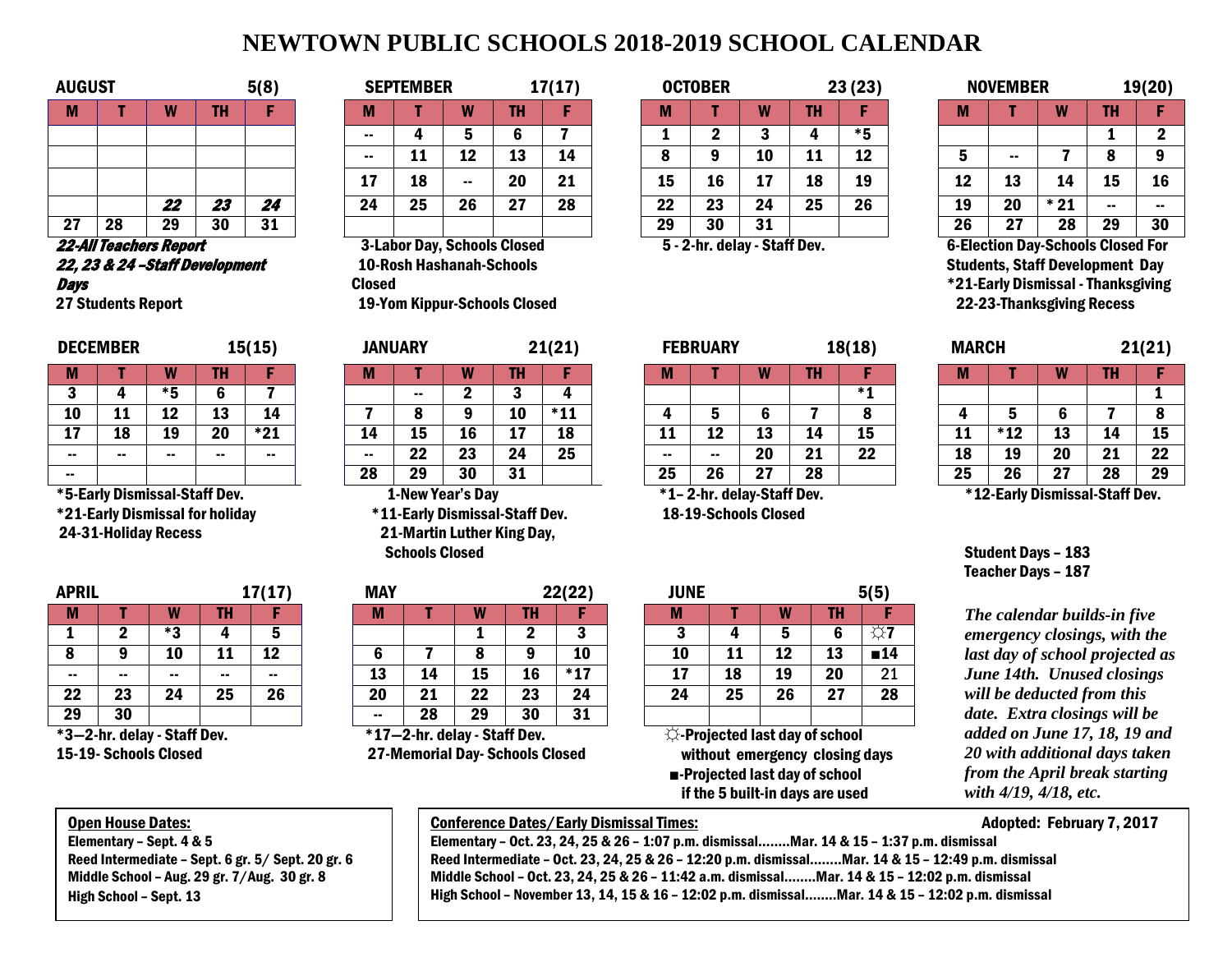#### NEW PROGRAM/PILOT and RESEARCH PROJECT APPLICATION Newtown Public Schools ALL new programs/pilots and research projects MUST be approved by the **Newtown BOE**

#### What will the program/pilot or research project be called?

**ACTING 2** 

#### Give a brief description of the program/pilot or research project:

*Acting 2* focuses upon intermediate theatre topics designed to build upon skills developed in Acting 1. The focus of this course's work is on the scripted word, and how the actor interprets and presents the words of others on stage. There will also be a script-writing component as well as more in depth work in the area of stage combat. Students must have completed Acting 1 in order to take this course.

This will be a semester course that is offered for .5 credit.

#### **PLANNING** Please answer the following questions:

- $1.$ What is the documented need for the program/pilot or research project? Newtown High School offers an Acting 1 class with no follow through to more advanced levels. Students are requesting additional theatre classes and made it a point to visit the Principal requesting Acting 2 specifically.
- What research is available about the effectiveness of this program/pilot  $2.$ or research project?

The Theatre offerings at Newtown High School are minimal in comparison to schools in our DRG-B and that of DRG-A (with whom our students compete). Our history has shown that many NHS graduates are pursuing careers in theatre (theatre tech, writing, composing, acting). Our current program needs to be expanded to enable students to build their skills and experience to be prepared for college auditions as well competitively compete for the limited number of spaces in theatre programs.

The Fine Arts Department would like to eventually expand course offerings to include classes such as Shakespeare, Theater Management, Directing, Audition Techniques, Script Writing, Puppeteering, Acting for Camera, Improv and Comedy, and Dance.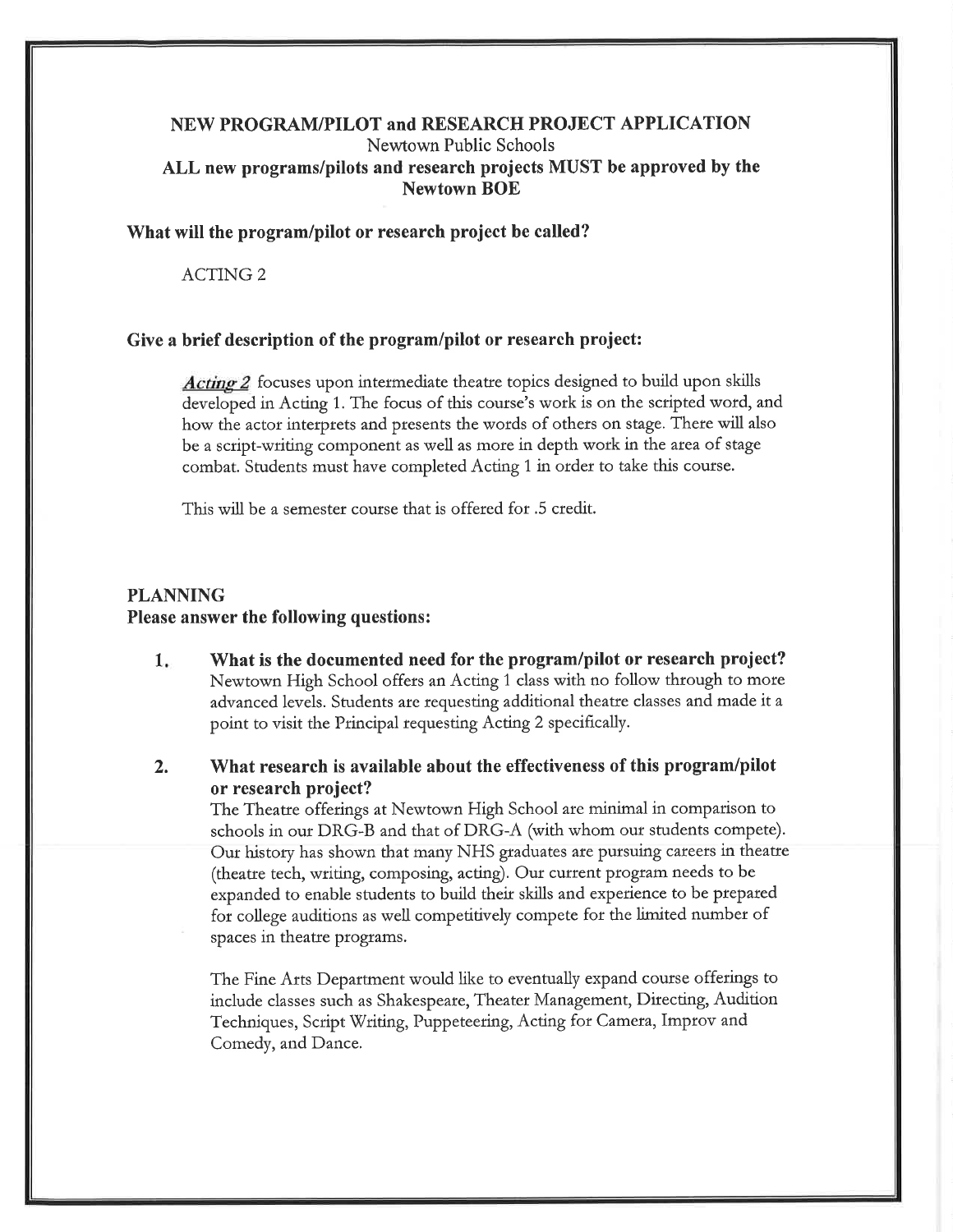#### $3.$ How does the program/pilot or research project align with the core beliefs of the Newtown Public Schools?

This program is centered on our core beliefs:

- Recognizing that each individual is unique and has value;
- It takes effort and persistence to achieve one's full potential;
- High expectations inspire higher levels of performance;
- Honesty, integrity, respect and open communication build trust;
- Quality education expands the opportunities for individuals and is vital to the success of the entire community; and
- Continuous improvement requires the courage to change.
- $\overline{4}$ . Who have you communicated with about the program/pilot or research project and what are the responses? (ex. Building leadership team, department chair)

The Fine Arts Dept./Michelle Hiscavich (Dept. Chair) has followed protocol of discussing with Dr. Lorrie Rodrigue (NHS Principal) and Jean Davila (Asst. Superintendent). Both were supportive of adding an Acting 2 course to expand the theatre program.

5. Was the program/pilot or research project critiqued by a curriculum committee? What were their comments?

That is our next step. Meeting with C & I Committee on Jan. 20, 2017.

6. Which staff and students will participate in the first year of the program/pilot or research project? How will they be selected? The Acting 2 course will be piloted in the 2017-18 school year. We anticipate a very positive response based on student interest and requests for a higher level Acting course.

#### $7.$ What are the staffing implications?

Janice Gabriel is currently a full time staff member. This semester course will be worked into her schedule in the 2017-18 school-year and will focus her teaching assignment in Theatre (currently teaching 2 English courses).

8. Do you anticipate that this will become a mandated program/pilot or research project?

No. Theatre courses are part of the NHS elective offerings. This course will offer more Theatre course options and could potentially be a pre-requisite for other Theatre courses in the future. This essential class will also provide more training for students pursuing a Theatre major in college and career in that field.

 $9.$ When and how will the initial, start-up curriculum be written prior to initiation of the program/pilot or research project? Curriculum will be written during early release days and PD days at no cost to the District.